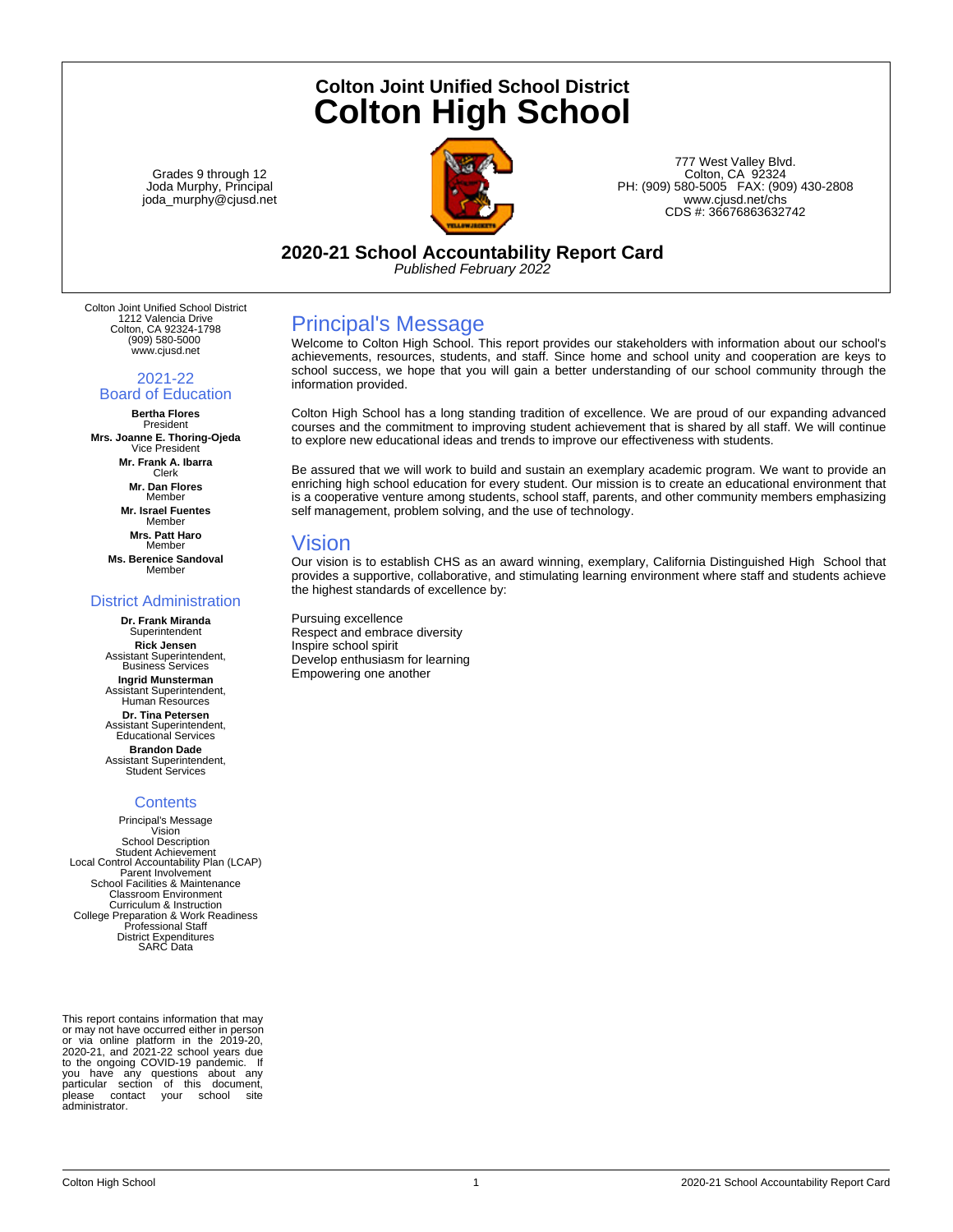# School Description

Colton High School is located in the central region of Colton and serves students in grades nine through twelve following a traditional calendar. At the beginning of the 2020-21 school year, 1966 students were enrolled, including 14.8% in special education, 15.7% qualifying for English Language Learner support, and 94.6% qualifying for free or reduced price lunch.

| <b>Student Enrollment by Student Group / Grade Level</b><br>2020-21 |                          |                         |               |  |  |  |
|---------------------------------------------------------------------|--------------------------|-------------------------|---------------|--|--|--|
| <b>Student Group</b>                                                | % of Total<br>Enrollment | Grade Level             | # of Students |  |  |  |
| Female                                                              | 49.90%                   | Grade 9                 | 551           |  |  |  |
| Male                                                                | 50.10%                   | Grade 10                | 513           |  |  |  |
| Non-Binary                                                          | $0.00\%$                 | Grade 11                | 485           |  |  |  |
| Amer. Indian or<br>Alaska Native                                    | 0.20%                    | Grade 12                | 417           |  |  |  |
| Asian                                                               | 0.40%                    | Ungraded                | $\Omega$      |  |  |  |
| Black or<br>African-Amer.                                           | 2.10%                    |                         |               |  |  |  |
| Filipino                                                            | 0.20%                    |                         |               |  |  |  |
| Hisp. or Latino                                                     | 94.30%                   |                         |               |  |  |  |
| Native Hawaiian or<br>Pacific Islander                              | $0.00\%$                 |                         |               |  |  |  |
| Two or More Races                                                   | 0.50%                    |                         |               |  |  |  |
| <b>White</b>                                                        | 2.40%                    |                         |               |  |  |  |
| <b>English Learners</b>                                             | 15.70%                   |                         |               |  |  |  |
| Foster Youth                                                        | 0.30%                    |                         |               |  |  |  |
| <b>Homeless</b>                                                     | 4.70%                    |                         |               |  |  |  |
| <b>Students Receiving</b><br>Migrant Ed. Services                   | $0.00\%$                 |                         |               |  |  |  |
| Socioeconomically<br>Disadvantaged                                  | 94.60%                   |                         |               |  |  |  |
| Students with<br><b>Disabilities</b>                                | 14.80%                   |                         |               |  |  |  |
|                                                                     |                          | <b>Total Enrollment</b> | 1,966         |  |  |  |

# Student Achievement

### Physical Fitness

In the spring of each year, Colton High School is required by the state to administer a physical fitness test to all students in grade nine. The physical fitness test measures each student's ability to complete fitness tasks in six major areas. Students who either meet or exceed the standards in all six fitness areas are considered to be in the "healthy fitness zone." The chart reported in this document reports only the percentage in each category, not a cumulative total of the results for categories 4 of 6 and 5 of 6. Comparative district and state results can be found at the CDE's website.

| <b>Physical Fitness Test</b><br>Percentage of Students Meeting California Fitness Standards<br>2020-21 |                                                      |                  |                                 |  |
|--------------------------------------------------------------------------------------------------------|------------------------------------------------------|------------------|---------------------------------|--|
|                                                                                                        | <b>Percentage of Students Meeting Standards</b>      |                  |                                 |  |
| Grade Level<br>Tested                                                                                  | Four of Six Fitness Five of Six Fitness<br>Standards | <b>Standards</b> | Six of Six Fitness<br>Standards |  |
| Ninth                                                                                                  | N/A                                                  | N/A              | N/A                             |  |

*Note: Due to the COVID-19 crisis, the Physical Fitness Test was suspended during the 2020-2021 school year and therefore no data are reported.*

## California Assessment of Student Performance and **Progress**

The California Assessment of Student Performance and Progress (CAASPP) System includes the Smarter Balanced Summative Assessments (SBAC) for students in the general education population, and the California Alternate Assessments (CAAs) for students with the most significant cognitive disabilities. Only eligible students may participate in the administration of the CAAs. CAAs items are aligned with alternative achievement standards, which are linked with the<br>Common Core State Standards (CCSS). CAASPP results are a Common Core State Standards (CCSS).

measure of how well students are mastering California's standards in English language arts/literacy (ELA) and mathematics, and are given to grades three through eight and grade eleven. SBAC tests assess student<br>performance in ELA/Literacy and mathematics utilizing ELA/Literacy computer-adaptive tests and performance tasks, and CAAs test items are aligned with alternative achievement standards which are linked with the Common Core State Standards (CCSS).

The CAASPP results shown in this report include overall results comparing the school, district and state scores as well as the school's overall score in each applicable subgroup. Results are shown only for subgroups with ten students or more taking the exam. For those categories that are blank in the tables, no students met subgroup criteria. More information on CAASPP can be found on the California Department of Education's website www.cde.ca.gov/ta/tg/ca/.

| <b>CAASPP Test Results in ELA and Mathematics - All Students</b> |                                                                    |           |                 |           |           |           |
|------------------------------------------------------------------|--------------------------------------------------------------------|-----------|-----------------|-----------|-----------|-----------|
|                                                                  | Percent of Students Meeting or Exceeding State<br><b>Standards</b> |           |                 |           |           |           |
|                                                                  |                                                                    | School    | <b>District</b> |           | State     |           |
|                                                                  | 19-20                                                              | $20 - 21$ | 19-20           | $20 - 21$ | $19 - 20$ | $20 - 21$ |
| English-Language Arts/Literacy<br>$(grades 3-8 and 11)$          | N/A                                                                | N/A       | N/A             | N/A       | N/A       | 49.0      |
| <b>Mathematics</b><br>(grades $3-8$ and $11$ )                   | N/A                                                                | N/A       | N/A             | N/A       | N/A       | 33.8      |

*Note: The 2019-2020 data cells with N/A values indicate that the 2019-2020 data are not available due to the COVID-19 pandemic and resulting summative test suspension. The Executive Order N-30-20 was issued which waived the assessment, accountability, and reporting requirements for the 2019-2020 school year.*

*The 2020-2021 data cells have N/A values because these data are not comparable to other year data due to the COVID-19 pandemic during the 2020-2021 school year. Where the CAASPP assessments in ELA and/or mathematics is not the most viable option, the LEAs were allowed to administer local assessments. Therefore, the 2020-2021 data between school years for the school, district, state are not an accurate comparison. As such, it is inappropriate to compare results of the 2020-2021 school year to other school years.*

| <b>CAASPP Test Results in ELA by Student Group (2020-21)</b> |                     |          |          |                        |                                      |  |
|--------------------------------------------------------------|---------------------|----------|----------|------------------------|--------------------------------------|--|
| <b>Student Groups</b>                                        | Total<br>Enrollment | # Tested | % Tested | % Not<br><b>Tested</b> | Percent<br>Met or<br><b>Exceeded</b> |  |
| <b>All Students</b>                                          | 457                 | 382      | 83.59    | 16.41                  | 45.93                                |  |
| Female                                                       | 240                 | 213      | 88.75    | 11.25                  | 49.06                                |  |
| Male                                                         | 217                 | 169      | 77.88    | 22.12                  | 42.01                                |  |
| Amer, Indian or<br>Alaska Native                             | $\Omega$            | $\Omega$ | $\Omega$ | $\Omega$               | $\Omega$                             |  |
| Asian                                                        |                     | --       | --       | --                     |                                      |  |
| Black or<br>African-Amer.                                    |                     | --       | --       | --                     |                                      |  |
| Filipino                                                     | $-1$                |          | --       | --                     | --                                   |  |
| Hisp. or Latino                                              | 435                 | 363      | 83.45    | 16.55                  | 46.13                                |  |
| Native Hawaiian or<br>Pacific Islander                       | $\Omega$            | 0        | $\Omega$ | 0                      | $\Omega$                             |  |
| Two or More Races                                            | --                  | --       | --       | --                     | --                                   |  |
| White                                                        | 11                  | 10       | 90.91    | 9.09                   | --                                   |  |
| <b>English Learners</b>                                      | 69                  | 50       | 72.46    | 27.54                  | 8.00                                 |  |
| Foster Youth                                                 | $\overline{a}$      | --       | --       | --                     | --                                   |  |
| <b>Homeless</b>                                              | 60                  | 54       | 90.00    | 10.00                  | 50.00                                |  |
| Military                                                     | $\Omega$            | 0        | 0        | 0                      | $\Omega$                             |  |
| <b>Students Receiving</b><br>Migrant Ed. Services            | $\Omega$            | $\Omega$ | $\Omega$ | 0                      | $\Omega$                             |  |
| Socioeconomically<br>Disadvantaged                           | 436                 | 362      | 83.03    | 16.97                  | 46.26                                |  |
| Students with<br><b>Disabilities</b>                         | 71                  | 54       | 76.06    | 23.94                  | 3.70                                 |  |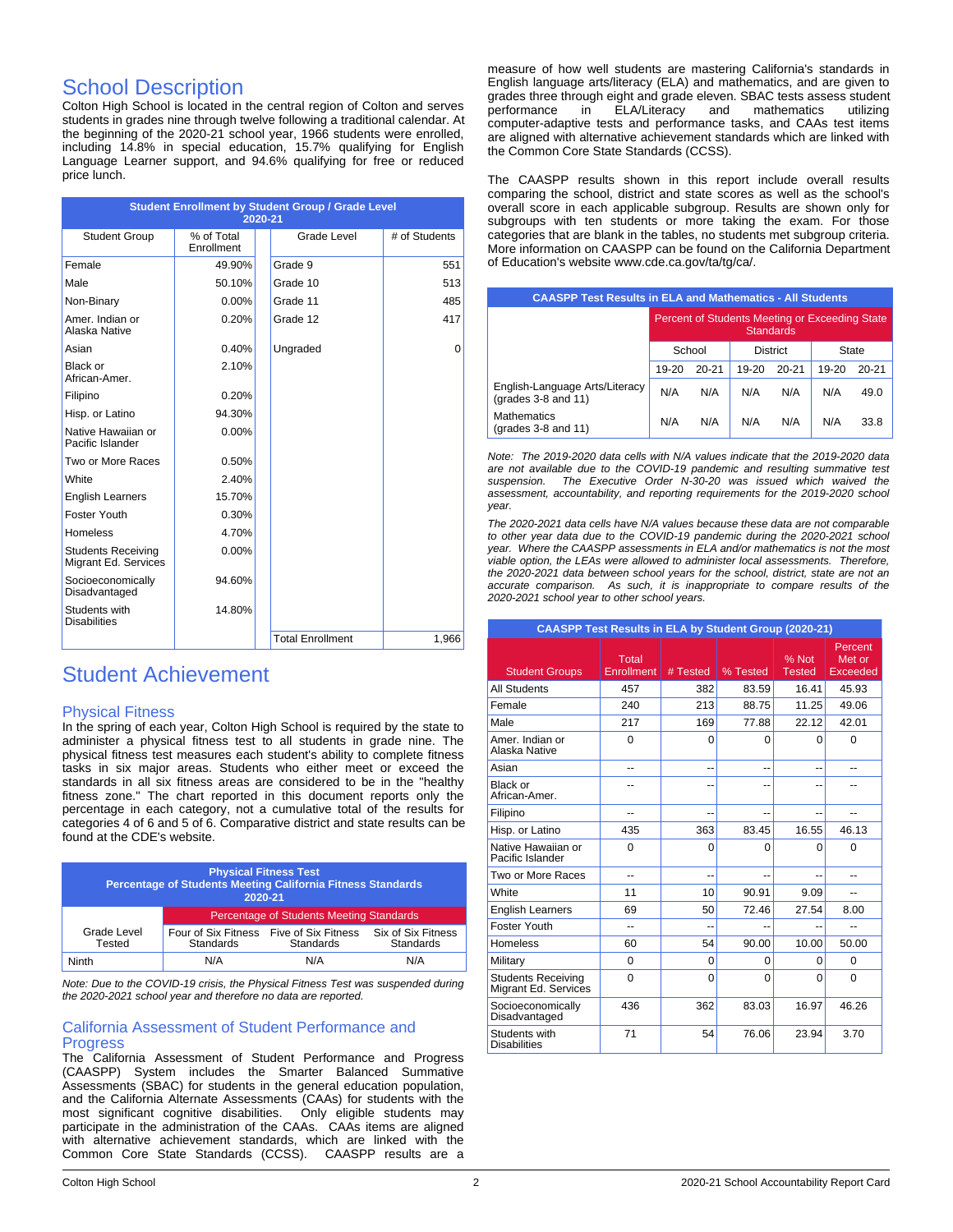|                                                   | <b>CAASPP Test Results in Mathematics by Student Group (2020-21)</b> |          |          |                        |                               |  |  |
|---------------------------------------------------|----------------------------------------------------------------------|----------|----------|------------------------|-------------------------------|--|--|
| <b>Student Groups</b>                             | Total<br>Enrollment                                                  | # Tested | % Tested | % Not<br><b>Tested</b> | Percent<br>Met or<br>Exceeded |  |  |
| <b>All Students</b>                               | 456                                                                  | 374      | 82.02    | 17.98                  | 18.26                         |  |  |
| Female                                            | 239                                                                  | 208      | 87.03    | 12.97                  | 19.61                         |  |  |
| Male                                              | 217                                                                  | 166      | 76.50    | 23.50                  | 16.56                         |  |  |
| Amer, Indian or<br>Alaska Native                  | $\Omega$                                                             | 0        | $\Omega$ | 0                      | $\Omega$                      |  |  |
| Asian                                             | --                                                                   | --       | --       | --                     | --                            |  |  |
| <b>Black or</b><br>African-Amer.                  |                                                                      | --       | ٠.       | --                     |                               |  |  |
| Filipino                                          | $-$                                                                  | --       | --       | --                     | $-$                           |  |  |
| Hisp. or Latino                                   | 434                                                                  | 355      | 81.80    | 18.20                  | 18.10                         |  |  |
| Native Hawaiian or<br>Pacific Islander            | $\Omega$                                                             | 0        | 0        | 0                      | $\Omega$                      |  |  |
| Two or More Races                                 | --                                                                   |          | --       | --                     | --                            |  |  |
| White                                             | 11                                                                   | 10       | 90.91    | 9.09                   | $-$                           |  |  |
| <b>English Learners</b>                           | 68                                                                   | 49       | 72.06    | 27.94                  | 0.00                          |  |  |
| Foster Youth                                      | $\overline{a}$                                                       | --       |          | --                     |                               |  |  |
| Homeless                                          | 60                                                                   | 50       | 83.33    | 16.67                  | 20.83                         |  |  |
| Military                                          | $\Omega$                                                             | 0        | $\Omega$ | 0                      | 0                             |  |  |
| <b>Students Receiving</b><br>Migrant Ed. Services | $\Omega$                                                             | $\Omega$ | $\Omega$ | 0                      | $\Omega$                      |  |  |
| Socioeconomically<br>Disadvantaged                | 435                                                                  | 354      | 81.38    | 18.62                  | 17.58                         |  |  |
| Students with<br><b>Disabilities</b>              | 71                                                                   | 52       | 73.24    | 26.76                  | 2.22                          |  |  |

*Note: N/T values indicate that this school did not test students using the CAASPP for ELA.*

*Double dashes (--) appear in the table when the number of students is ten or less, either because the number of students in this category is too small for statistical accuracy or to protect student privacy.*

|                                      |           |           |           | <b>CAASPP Test Results in Science for All Students</b>   |         |           |
|--------------------------------------|-----------|-----------|-----------|----------------------------------------------------------|---------|-----------|
|                                      |           |           |           | Percent of Students Meeting or Exceeding State Standards |         |           |
|                                      |           | School    |           | <b>District</b>                                          |         | State     |
|                                      | $19 - 20$ | $20 - 21$ | $19 - 20$ | $20 - 21$                                                | $19-20$ | $20 - 21$ |
| Science<br>(grades 5, 8,<br>and $10$ | N/A       | N/A       | N/A       | N/A                                                      | N/A     | N/A       |

*Note: The 2019-2020 data cells with N/A values indicate that the 2019-2020 data are not available due to the COVID-19 pandemic and resulting summative testing suspension. The Executive Order N-30-20 was issued which waived the assessment, accountability, and reporting requirements for the 2019-2020 school year.*

*Any 2020-2021 data cells with N/T values indicate that this school did not test students using the CAASPP for Science.*

|                                                   | <b>CAASPP Test Results in Science by Student Group (2020-21)</b> |           |           |                 |                                      |  |
|---------------------------------------------------|------------------------------------------------------------------|-----------|-----------|-----------------|--------------------------------------|--|
| <b>Student Groups</b>                             | Total<br><b>Enrollment</b>                                       | # Tested  | % Tested  | % Not<br>Tested | Percent<br>Met or<br><b>Exceeded</b> |  |
| <b>All Students</b>                               | 712                                                              | NT        | <b>NT</b> | <b>NT</b>       | <b>NT</b>                            |  |
| Female                                            | 352                                                              | NT        | NT        | NT              | <b>NT</b>                            |  |
| Male                                              | 360                                                              | NT        | NT        | <b>NT</b>       | <b>NT</b>                            |  |
| Amer, Indian or<br>Alaska Native                  | --                                                               | NT        | <b>NT</b> | <b>NT</b>       | <b>NT</b>                            |  |
| Asian                                             | --                                                               | <b>NT</b> | <b>NT</b> | <b>NT</b>       | <b>NT</b>                            |  |
| Black or<br>African-Amer.                         | 12                                                               | NT        | NT        | <b>NT</b>       | <b>NT</b>                            |  |
| Filipino                                          | --                                                               | NT        | NT        | NT              | <b>NT</b>                            |  |
| Hisp. or Latino                                   | 668                                                              | NT        | <b>NT</b> | <b>NT</b>       | <b>NT</b>                            |  |
| Native Hawaiian or<br>Pacific Islander            | $\Omega$                                                         | $\Omega$  | 0         | $\Omega$        | $\Omega$                             |  |
| Two or More Races                                 | --                                                               | NT        | NT        | NT              | <b>NT</b>                            |  |
| White                                             | 24                                                               | NT        | <b>NT</b> | NT              | <b>NT</b>                            |  |
| <b>English Learners</b>                           | 106                                                              | NT        | <b>NT</b> | <b>NT</b>       | <b>NT</b>                            |  |
| Foster Youth                                      | --                                                               | <b>NT</b> | NT        | <b>NT</b>       | <b>NT</b>                            |  |
| <b>Homeless</b>                                   | 82                                                               | <b>NT</b> | <b>NT</b> | <b>NT</b>       | <b>NT</b>                            |  |
| Military                                          | $\Omega$                                                         | 0         | 0         | 0               | $\Omega$                             |  |
| <b>Students Receiving</b><br>Migrant Ed. Services | $\Omega$                                                         | 0         | 0         | 0               | $\Omega$                             |  |
| Socioeconomically<br>Disadvantaged                | 679                                                              | <b>NT</b> | NT        | <b>NT</b>       | <b>NT</b>                            |  |
| Students with<br><b>Disabilities</b>              | 109                                                              | <b>NT</b> | NT        | NT              | <b>NT</b>                            |  |

*Note: N/T values indicate that this school did not test students using the CAASPP for Science.*

# Local Assessment Test Results

The Colton Joint Unified School District administered i-Ready local assessments for English Language Arts and Mathematics in lieu of administering the CAASPP test for the 2020-21 school year, and the results are shown below in this report.

| Local Assessment Test Results in ELA by Student Group (2020-21)<br><b>Assessment Name: i-Ready Assessment</b> |                            |          |          |                          |                                |
|---------------------------------------------------------------------------------------------------------------|----------------------------|----------|----------|--------------------------|--------------------------------|
| <b>Student Groups</b>                                                                                         | <b>Total</b><br>Enrollment | # Tested | % Tested | $%$ Not<br><b>Tested</b> | Percent<br>Met or<br>Exceeded* |
| <b>All Students</b>                                                                                           | 456                        | 381      | 83.55    | 16.45                    | 38.38                          |
| Female                                                                                                        | 239                        | 212      | 88.7     | 11.30                    | 43.51                          |
| Male                                                                                                          | 217                        | 169      | 77.88    | 22.12                    | 32.72                          |
| Amer, Indian or<br>Alaska Native                                                                              | $\Omega$                   | 0        | 0        | 0                        | $\Omega$                       |
| Asian                                                                                                         | $\star$                    | $\star$  | $\star$  | $\star$                  | ÷                              |
| Black or<br>African-Amer.                                                                                     | $\star$                    | $\star$  | $\star$  | $\star$                  | $\star$                        |
| Filipino                                                                                                      | $\star$                    | $\star$  | $\star$  | $\star$                  | $\star$                        |
| Hisp. or Latino                                                                                               | 434                        | 362      | 83.41    | 16.59                    | 38.48                          |
| Native Hawaiian or<br>Pacific Islander                                                                        | $\Omega$                   | 0        | $\Omega$ | $\Omega$                 | $\Omega$                       |
| Two or More Races                                                                                             | $\star$                    | $\star$  | $\star$  | $\star$                  | $\star$                        |
| White                                                                                                         | 445                        | 372      | 83.6     | 16.40                    | 0.67                           |
| <b>English Learners</b>                                                                                       | 68                         | 49       | 72.06    | 27.94                    | 5.88                           |
| Foster Youth                                                                                                  | $\Omega$                   | $\Omega$ | $\Omega$ | 0                        | $\Omega$                       |
| <b>Homeless</b>                                                                                               | 30                         | 27       | 90       | 10.00                    | 43.33                          |
| Military                                                                                                      | $\Omega$                   | $\Omega$ | $\Omega$ | 0                        | $\Omega$                       |
| <b>Students Receiving</b><br>Migrant Ed. Services                                                             | $\Omega$                   | $\Omega$ | $\Omega$ | $\Omega$                 | $\Omega$                       |
| Socioeconomically<br>Disadvantaged                                                                            | 435                        | 361      | 82.99    | 17.01                    | 38.39                          |
| Students with<br><b>Disabilities</b>                                                                          | 71                         | 54       | 76.06    | 23.94                    | 2.82                           |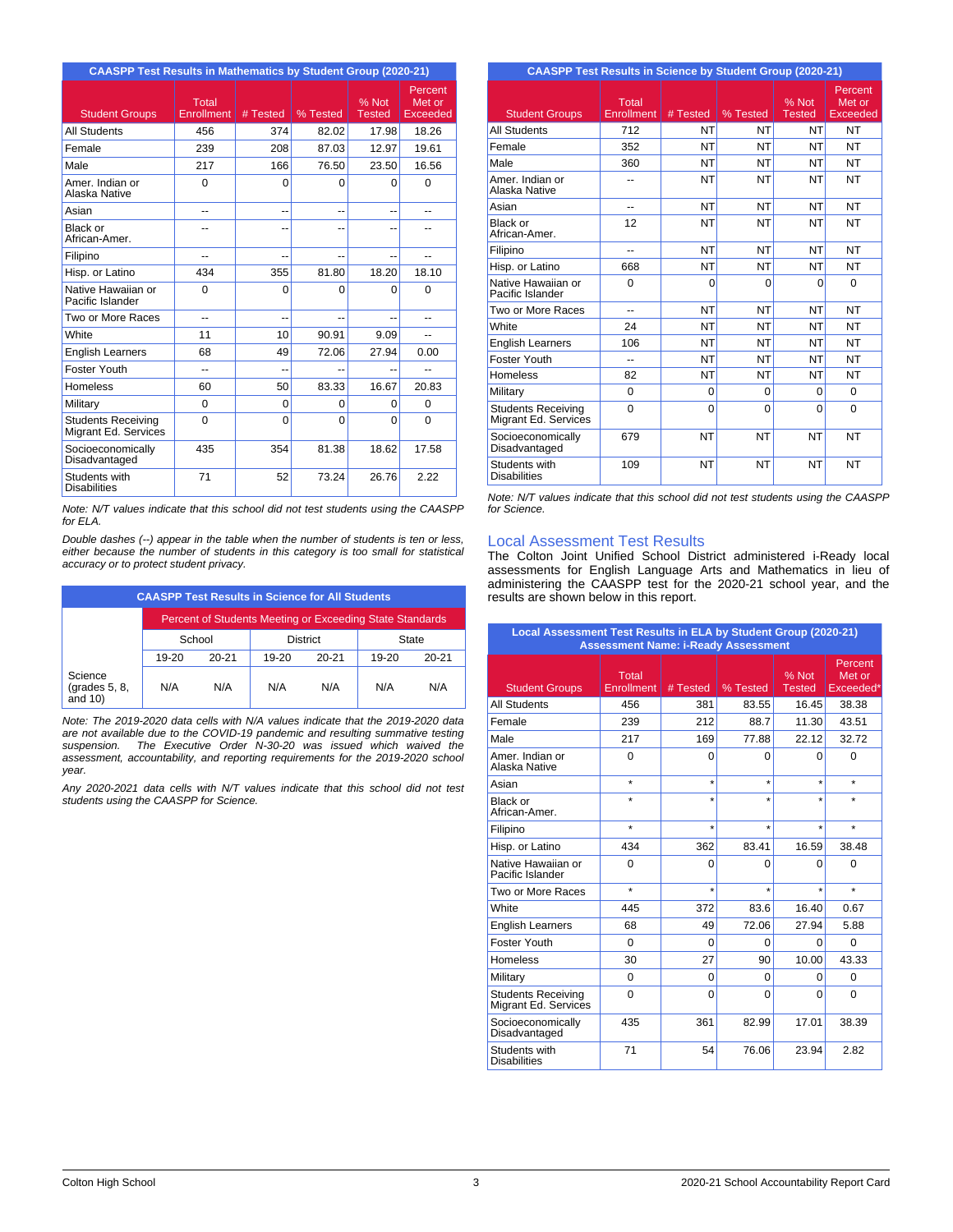| <b>Local Assessment Test Results in Mathematics by Student Group</b><br>$(2020-21)$ |                                            |          |          |                        |                                |
|-------------------------------------------------------------------------------------|--------------------------------------------|----------|----------|------------------------|--------------------------------|
|                                                                                     | <b>Assessment Name: i-Ready Assessment</b> |          |          |                        |                                |
| <b>Student Groups</b>                                                               | Total<br><b>Enrollment</b>                 | # Tested | % Tested | % Not<br><b>Tested</b> | Percent<br>Met or<br>Exceeded* |
| <b>All Students</b>                                                                 | 456                                        | 374      | 82.02    | 17.98                  | 14.69                          |
| Female                                                                              | 239                                        | 208      | 87.03    | 12.97                  | 16.74                          |
| Male                                                                                | 217                                        | 166      | 76.5     | 23.50                  | 12.44                          |
| Amer, Indian or<br>Alaska Native                                                    | 0                                          | 0        | $\Omega$ | 0                      | 0                              |
| Asian                                                                               | $\star$                                    | $\star$  | $\star$  | $\star$                | $\star$                        |
| Black or<br>African-Amer.                                                           | $\star$                                    | $\star$  | $\star$  | $\star$                | $\star$                        |
| Filipino                                                                            | $\star$                                    | $\star$  | $\star$  | $\star$                | $\star$                        |
| Hisp. or Latino                                                                     | 434                                        | 355      | 81.8     | 18.20                  | 14.52                          |
| Native Hawaiian or<br>Pacific Islander                                              | $\Omega$                                   | 0        | 0        | $\Omega$               | $\Omega$                       |
| Two or More Races                                                                   | $\star$                                    | $\star$  | $\star$  | $\star$                | $\star$                        |
| White                                                                               | 445                                        | 365      | 82.02    | 17.98                  | 0.22                           |
| <b>English Learners</b>                                                             | 68                                         | 49       | 72.06    | 27.94                  | 0                              |
| Foster Youth                                                                        | $\Omega$                                   | $\Omega$ | $\Omega$ | $\Omega$               | $\Omega$                       |
| Homeless                                                                            | 30                                         | 25       | 83.33    | 16.67                  | 16.67                          |
| Military                                                                            | $\Omega$                                   | $\Omega$ | $\Omega$ | $\Omega$               | $\Omega$                       |
| <b>Students Receiving</b><br>Migrant Ed. Services                                   | $\Omega$                                   | 0        | $\Omega$ | $\Omega$               | $\Omega$                       |
| Socioeconomically<br>Disadvantaged                                                  | 435                                        | 354      | 81.38    | 18.62                  | 14.02                          |
| Students with<br><b>Disabilities</b>                                                | 71                                         | 52       | 73.24    | 26.76                  | 1.41                           |

*\*At or above the grade-level standard in the context of the local assessment administered.*

*Note: Double dashes (--) appear in the table when the number of students is ten or less, either because the number of students in this category is too small for statistical accuracy or to protect student privacy.*

# Local Control Accountability Plan (LCAP)

As part of the new Local Control Funding Formula, school districts are required to develop, adopt, and annually update a three-year Local Control and Accountability Plan (LCAP). The following components of this SARC address some of the priorities identified in the District's LCAP:

Conditions of Learning (Basic Services) – State Priority 1: Degree to which teachers are appropriately assigned and fully credentialed in the subject areas and for the pupils they are teaching; pupils have access to standards-aligned Instructional materials and school facilities are maintained in good repair. Covered in *Teacher Preparation and* maintained in good repair. Covered in Teacher Preparation and Placement, including the Teacher Credentials & Misassignments chart; *Instructional Materials*, including the Textbooks chart; and *School Facilities & Maintenance*, including the Campus Description and School Facility Good Repair Status charts.

Conditions of Learning (Implementation of State Standards) – State Priority 2: Implementation of academic content and performance standards adopted by the state board for all pupils. Not covered in the School Accountability Report Card.

Parental Involvement – State Priority 3: Efforts to seek parent input in decision making, promotion of parent participation in programs for unduplicated pupils and special need subgroups. Covered in *Parent Involvement.*

Pupil Achievement – State Priority 4: Performance on standardized tests, score on Academic Performance Index, share of pupils that are college and career ready, share of English learners that become English proficient, English learner reclassification rate, share of pupils that pass Advanced Placement exams with a 3 or higher, and share of pupils determined prepared for college by the Early Assessment Program. Covered in *California Assessment of Student Performance and Progress*, including the CAASPP charts.

Engagement (Pupil Engagement) – State Priority 5: School attendance rates, chronic absenteeism rates, middle school dropout rates, high school dropout rates, and high school graduation rates. Covered in school dropout rates, and high school graduation rates. *Dropout & Graduation Rates*, including the Dropout chart; and *Graduation Requirements*, including the Graduation Rate chart for high schools only.

School Climate – State Priority 6: Pupil suspension rates, pupil expulsion rates, other local measures including surveys of pupils, and parents and teachers on the sense of safety and school connectedness. Covered in *Discipline & Climate for Learning*, including Suspension & Expulsion chart; and *School Site Safety Plan.*

Conditions of Learning (Course Access) – State Priority 7: Pupil enrollment in a broad course of study that includes all of the subject areas. Not covered in the School Accountability Report Card.

Other Pupil Outcomes – State Priority 8: Pupil outcomes in the subject areas. Covered in *Physical Fitness*, including the Physical Fitness Test chart.

# Parent Involvement

Parents are encouraged to get involved in their child's learning environment either by volunteering in the classroom, participating in a decision-making group, or simply attending school events.

Parents stay informed on upcoming events and school activities through ParentSquare (automated telephone message delivery system), flyers, the school marquee, the school website, email consortium, and Twitter. Contact the school office at (909) 580-5005 for more information on how to become involved in your child's learning environment.

### **Opportunities to Volunteer**

Chaperone Classroom Helper School Wide Activities

### **Committees**

English Learner Advisory Council Parent Booster Clubs School Site Council Parent's Institute

### **School Activities**

Back to School Night College Night Financial Aide Night Incoming Freshman Open House Open House Parent Workshops Pastry with the Principal Sports Events Student Orientation Student Performances Grade Level Parent Nights Parent Athletic Night

Note: The above events were planned for the school year and will occur as Department of Public Health allows due to the ongoing COVID-19 pandemic.

# School Facilities & Maintenance

The district takes great efforts to ensure that all schools are clean, safe, and functional through proper facilities maintenance and campus supervision. Colton High School's original facilities were built in 1922; ongoing maintenance and campus improvements ensure facilities remain up to date and provide adequate space for students and staff. District maintenance and site custodial staff ensure that the repairs necessary to keep the school in good condition are completed in a timely manner. A work order process is used by school and district staff to communicate non-routine maintenance requests. Emergency repairs are given the highest priority. The campus improvements for the 2020-21 and 2021-22 school years include the following:

• Construction of new cafetorium (to be finalized in 2021)

Every morning before school begins, the custodian inspects facilities for safety hazards or other conditions that need attention prior to students and staff entering school grounds. Two day custodians and an evening crew are assigned to Colton High School. The day custodians are responsible for: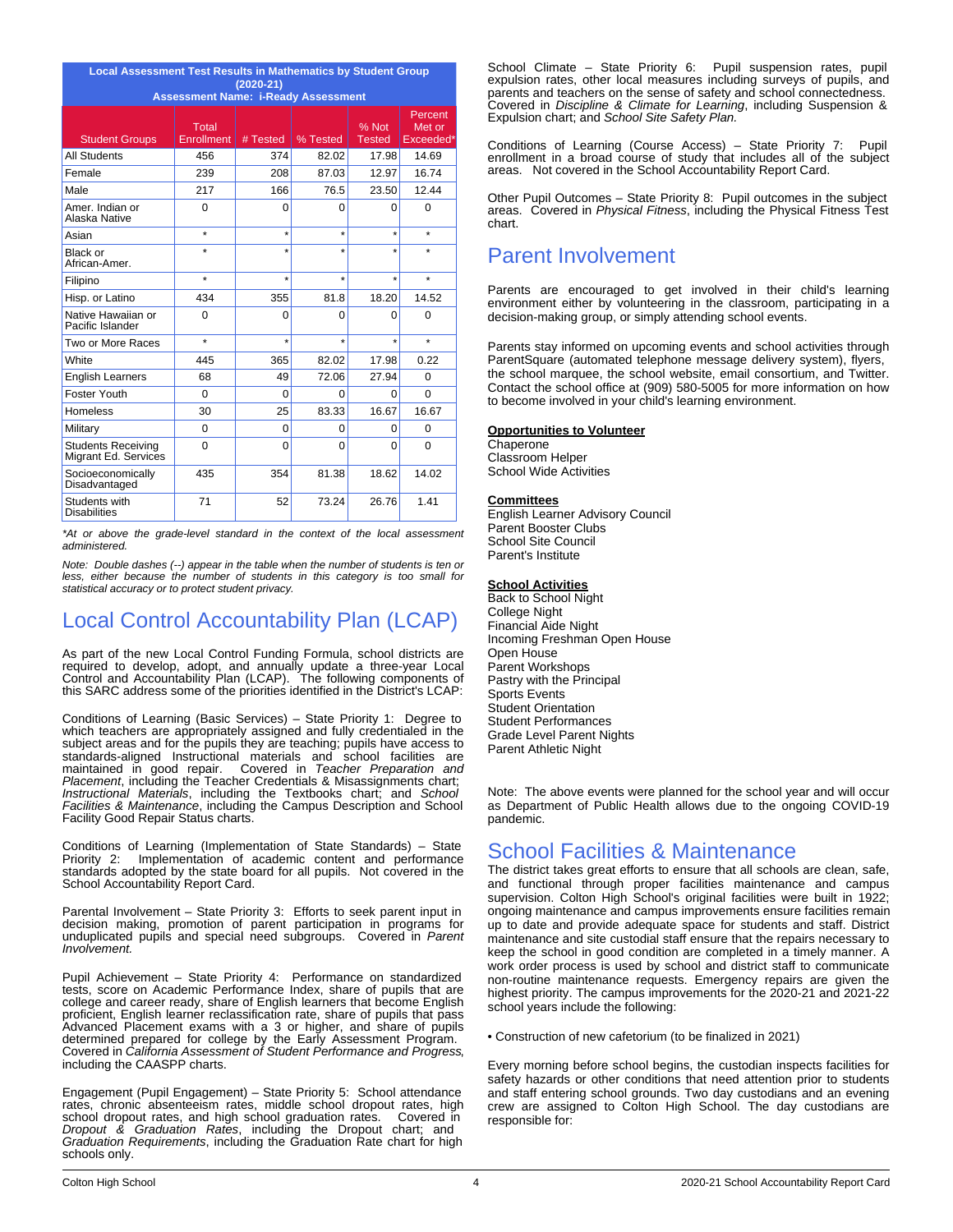• Cafeteria setup/cleanup

- Groundskeeping
- Restroom cleaning

Restrooms are checked throughout the day for cleanliness and subsequently cleaned as needed. The evening crew is responsible for:

- Classroom cleaning
- Office area cleaning
- Restroom cleaning
- Special events setup/cleanup

The principal communicates with custodial staff daily concerning maintenance and school safety issues.

| <b>Campus Description</b> |          |
|---------------------------|----------|
| Year Built                | 1922     |
| Acreage                   | 40.11    |
| Square Footage            | 342572.7 |
|                           | Quantity |
| Permanent Classrooms      | 70       |
| Portable Classrooms       | 49       |
| Restrooms (sets)          | 10       |
| Computer Lab(s)           | 12       |
| Science Lab(s)            | 11       |
| Gymnasium(s)              | 2        |
| Teacher Lounge(s)         | 1        |
| Staff Work Room(s)        | 3        |
| Multipurpose Room(s)      | 1        |
| Library                   | 1        |
| Auditorium(s)             | 1        |
| Auto Shop(s)              | 1        |
| Band Room(s)              | 1        |
| CADD Classroom(s)         | 1        |
| Cafeteria(s)              | 1        |
| Cafetorium                | 1        |
| Choir Room(s)             | 1        |
| Media Center(s)           | 1        |
| Metal Shop                | 1        |
| Staff Lunch Room(s)       | 1        |

# Facilities Inspection

The district's maintenance department inspects Colton High School on an annual basis in accordance with Education Code §17592.72(c)(1). Colton High School uses a school site inspection survey to identify unsafe or hazardous conditions and facility improvement needs. The most recent school inspection took place on Saturday, October 30, 2021 - Friday, December 10, 2021. During fiscal year 2021-22, all restrooms were fully functional and available for student use at the time of the inspection.

| <b>School Facility Good Repair Status</b><br>Most Recent Inspection: Saturday, October 30, 2021 |      |      |  |  |  |
|-------------------------------------------------------------------------------------------------|------|------|--|--|--|
| <b>Repair Status</b>                                                                            |      |      |  |  |  |
| Good                                                                                            | Fair | Poor |  |  |  |
|                                                                                                 |      |      |  |  |  |
|                                                                                                 |      |      |  |  |  |
|                                                                                                 |      |      |  |  |  |
|                                                                                                 |      |      |  |  |  |
|                                                                                                 |      |      |  |  |  |
|                                                                                                 |      |      |  |  |  |
|                                                                                                 |      |      |  |  |  |
|                                                                                                 |      |      |  |  |  |
|                                                                                                 |      |      |  |  |  |

|                       | <b>Repair Needed and Action Taken or Planned</b>                                                                   |         |      |
|-----------------------|--------------------------------------------------------------------------------------------------------------------|---------|------|
| <b>Section Number</b> |                                                                                                                    | Comment |      |
| (B)                   | Room 201, Room 510 & Room 557 - Ceiling tiles are stained;<br>ceiling tiles missing, damaged or loose              |         |      |
|                       | Room 250 & Room 403 - Ceiling tiles missing, damaged or<br>loose                                                   |         |      |
|                       | Room 251, Room 254, Room 511 & Room 558- Ceiling tiles<br>are stained                                              |         |      |
|                       | Room 400 - Ceiling tiles missing, damaged or loose; walls<br>have damage from cracks, tears, holes or water damage |         |      |
|                       | Room 71 - Walls have damage from cracks, tears, holes or<br>water damage                                           |         |      |
| (D)                   | Room 200 - Electrical outlet covers or light switch covers are<br>damaged or missing                               |         |      |
|                       | Room 253 - Exposed wires (no voltage, or low voltage i.e.<br>data or communication/phone lines)                    |         |      |
| (E)                   | Girls RR NW Side - Sink faucet leaks a drop at a time                                                              |         |      |
|                       |                                                                                                                    |         |      |
|                       | <b>Overall Summary of School Facility Good Repair Status</b>                                                       |         |      |
| <b>Exemplary</b>      | Good                                                                                                               | Fair    | Poor |

| Overall Summary of School Facility Good Repair Status |      |      |      |
|-------------------------------------------------------|------|------|------|
| Exemplary                                             | Good | Fair | Poor |
|                                                       |      |      |      |
|                                                       |      |      |      |

*Rating Description Exemplary: The school meets most or all standards of good repair. Deficiencies noted, if any, are not signifcant and/or impact a very small area of the school.*

## County Williams Settlement School Inspection Results

On an annual basis, representatives from the County Office of Education visit Colton Joint Unified School District's schools that are in the API Decile Ranks 1 - 3. The inspection is designed to evaluate and verify that school facilities conditions are in "good repair" and that any deficiencies are accurately reported in the School Accountability Report Cards. The most recent facility inspection completed by the county took place on 8/18/2021. Results of the inspection and corrective action taken by the district are provided in the table below.

| <b>School Facility Inspection Results</b><br><b>County Inspection Completed:</b><br>8/18/2021 |                                           |                                     |  |  |  |  |
|-----------------------------------------------------------------------------------------------|-------------------------------------------|-------------------------------------|--|--|--|--|
| Area Impacted                                                                                 | <b>Deficiency Noted</b>                   | <b>Corrective Action Taken</b>      |  |  |  |  |
|                                                                                               | <b>Category: Overall Cleanliness</b>      |                                     |  |  |  |  |
| 351                                                                                           | Flooring is excessively<br>dirty/stained  |                                     |  |  |  |  |
| 52                                                                                            | Flooring is excessively<br>dirty/stained  | Work order #0 -<br>Remedied 8/18/21 |  |  |  |  |
| Auditorium Band Room                                                                          | Area improperly used for<br>storage       |                                     |  |  |  |  |
| Auditorium Band Room                                                                          | Cluttered classroom, store<br>or area     |                                     |  |  |  |  |
| <b>Auditorium Theater</b>                                                                     | Cluttered classroom, store<br>or area     |                                     |  |  |  |  |
| <b>Baseball Field</b>                                                                         | Cluttered classroom.<br>storeroom or area |                                     |  |  |  |  |
| Coaches Room                                                                                  | Cluttered classroom,<br>storeroom or area |                                     |  |  |  |  |
| Hubs Gym                                                                                      | Area improperly used for<br>storage       |                                     |  |  |  |  |
| <b>Library Office</b>                                                                         | Cluttered classroom, store<br>or area     |                                     |  |  |  |  |
| Library Speech Room                                                                           | Area improperly used for<br>storage       |                                     |  |  |  |  |
| Library Storage Area                                                                          | Cluttered classroom, store<br>or area     |                                     |  |  |  |  |
| McIntosh Gym                                                                                  | Area has unabated graffiti                | Remedied 8/18/21                    |  |  |  |  |
| McIntosh Gym                                                                                  | Flooring is excessively<br>dirty/stained  | Remedied 8/18/21                    |  |  |  |  |
| McIntosh Gym - Storage<br>Area                                                                | Cluttered classroom, store<br>or area     |                                     |  |  |  |  |
| McIntosh Gym Restroom<br>Boy's                                                                | Area has unabated graffiti                |                                     |  |  |  |  |
| N/E Softball Field                                                                            | Cluttered classroom.                      |                                     |  |  |  |  |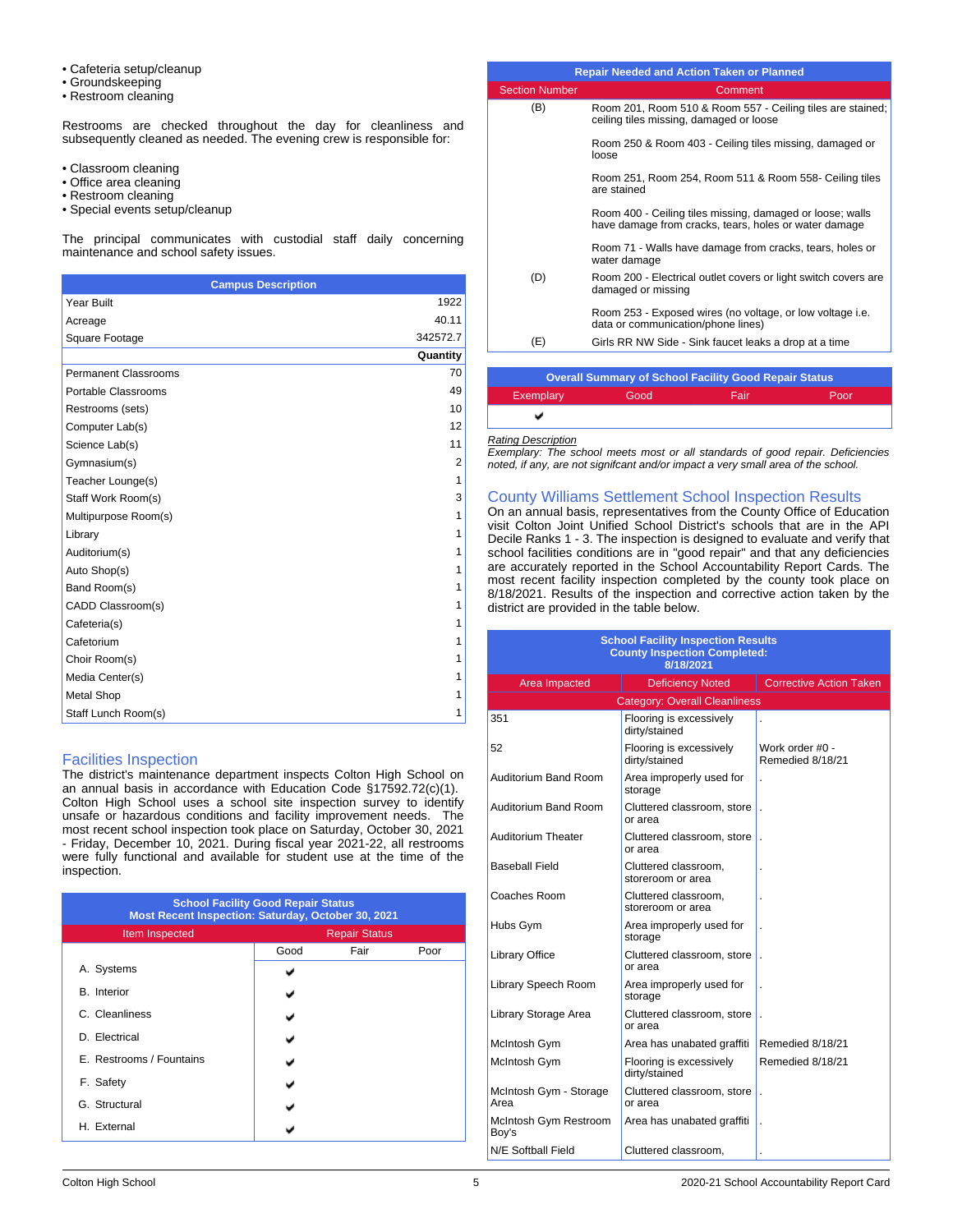|                                    | storeroom or area                                                                                       |                                                                        |
|------------------------------------|---------------------------------------------------------------------------------------------------------|------------------------------------------------------------------------|
| Restroom 200 Boy's                 | Area has unabated graffiti                                                                              |                                                                        |
| Restroom 350 Boy's                 | Area has unabated graffiti                                                                              |                                                                        |
| Restroom 570 Boy's                 | Area has unabated graffiti                                                                              |                                                                        |
| Restroom 570 Girl's                | Area has unabated graffiti                                                                              | Work order #61881                                                      |
| Stadium                            | Cluttered classroom.<br>storeroom or area                                                               |                                                                        |
| <b>Stadium Concessions</b><br>Home | Cluttered classroom.<br>storeroom or area                                                               |                                                                        |
| Stadium Health Room                | Area evaluated has<br>accumulated dirt and<br>grime                                                     |                                                                        |
| Stadium North Side Team<br>Room    | Cluttered classroom, store<br>or area                                                                   |                                                                        |
| Stadium Storage Room               | Cluttered classroom,<br>storeroom or area                                                               |                                                                        |
|                                    | Category: Electrical (Interior & Exterior)                                                              |                                                                        |
| 542                                | Lighting fixtures or bulbs<br>are not functioning<br>properly or missing                                | Work order #61894                                                      |
| 62                                 | Lighting fixtures or bulbs<br>are not functioning<br>properly or missing                                | Work order #61894                                                      |
| Auditorium Band Room               | Exposed wires (no voltage<br>or low voltage; i.e.<br>data/comm/phone lines)                             |                                                                        |
| Auditorium Lobby<br>Restroom Boy's | Lighting fixtures or bulbs<br>are not functioning<br>properly or missing                                |                                                                        |
| Grounds                            | Electrical outlet/junction<br>box covers or light switch<br>covers are damaged or                       | Work order #Outside boys<br>locker room, light pole,<br>cover missing) |
| Hubs Gym                           | missing<br>Electrical outlet/junction<br>box covers or light switch<br>covers are damaged or<br>missing |                                                                        |
| Restroom 350 Boy's                 | Lighting fixtures or bulbs                                                                              | Remedied 8/18/21                                                       |
|                                    | are not functioning                                                                                     |                                                                        |
|                                    | properly or missing                                                                                     |                                                                        |
|                                    | Category: Restroom                                                                                      |                                                                        |
| 557                                | Fixture/apparatus<br>damaged, broken, missing<br>or unsecured                                           | Work order #61897                                                      |
| Hubs Gym Restroom<br>Bov's         | Toilet is damaged, broken<br>or clogged                                                                 |                                                                        |
| Hubs Gym Restroom<br>Boy's         | Toilet paper dispensers<br>empty                                                                        |                                                                        |
| Restroom 20 Boy's                  | Soap/sanitizer dispensers<br>empty                                                                      |                                                                        |
| Restroom 300 Girl's                | Mirrors are damaged or<br>broken                                                                        | Work order #61882                                                      |
| Restroom 350 Boy's                 | Toilet seat cover<br>dispensers empty                                                                   |                                                                        |
| Restroom 350 Girl's                | Mirrors are damaged or<br>broken                                                                        | Work order #61882                                                      |
| Restroom 460 Boy's                 | Fixture/apparatus<br>damaged, broken, missing<br>or unsecured                                           | Remedied 8/18/21                                                       |
| Restroom 460 Boy's                 | Toilet is not working                                                                                   | Work order #61877                                                      |
| Restroom 50 Boy's                  | Graffiti etched into<br>restroom fixtures and/or<br>partitions                                          |                                                                        |
| Restroom 50 Boy's                  | Stall doors or latches not<br>functioning as designed                                                   |                                                                        |
| Restroom 50 Boy's                  | Toilet seats are loose or<br>damaged                                                                    |                                                                        |
| Restroom 570 Boy's                 | Stall doors or latches not<br>functioning as designed                                                   | Work order #61881                                                      |
| Restroom 60 Boy's                  | Soap/sanitizer dispensers<br>empty                                                                      |                                                                        |
| Restroom 60 Boy's                  | Stall doors or latches not<br>functioning as designed                                                   | Work order #61896                                                      |

| Restroom Women                            | Toilet is damaged, broken, Work order #61877<br>or clogged                 |                             |
|-------------------------------------------|----------------------------------------------------------------------------|-----------------------------|
|                                           | Category: Fire Safety                                                      |                             |
| Auditorium Band Room                      | Emergency signage<br>damaged or not clearly<br>visible                     |                             |
| Cafeteria/Kitchen                         | Fire extinguisher out of<br>date or missing monthly<br>inspection sign-off | Remedied 8/18/21            |
|                                           | Category: Drinking Fountains (Interior & Exterior)                         |                             |
| Auditorium Band Room                      | Sink/fountain is not<br>working properly                                   |                             |
| Auditorium Dress Room<br>Boy's            | Water is not clear                                                         |                             |
| <b>Auditorium Lobby</b><br>Restroom Boy's | Sink/fountain is dirty                                                     |                             |
| Auditorium Lobby<br>Restroom Girl's       | Sink/fountain is dirty                                                     |                             |
| Restroom 60 Girl's                        | Sink area soap dispenser<br>missing                                        | Removed and not<br>replaced |
| <b>Stadium Concessions</b><br>Visitor     | Water is not clear                                                         |                             |
|                                           | <b>Category: Mechanical Systems</b>                                        |                             |
| Auditorium Band Room                      | Vents are missing or<br>damaged                                            | Remedied 8/18/21            |
|                                           | Category: Interior Surfaces (Walls, Floors, & Ceilings)                    |                             |
| Auditorium Dress Room<br>Boy's            | Cabinets or counters are<br>damaged or broken                              |                             |
| Auditorium Lobby<br>Restroom Boy's        | Cabinets or counters are<br>damaged or broken                              |                             |
| <b>Auditorium Theater</b>                 | Ceiling tiles are missing                                                  |                             |
| Boys' Locker Room                         | Lockers are damaged or<br>non-functional                                   |                             |
| Cafeteria/Kitchen                         | Wall baseboard/mop strip<br>missing or damaged                             | Remedied 8/18/21            |
| Coaches Room                              | Lockers are damaged or<br>non-functional                                   |                             |
| Girls' Locker Room                        | Lockers are damaged or<br>non-functional                                   |                             |
| Hubs Gym                                  | Plaster or paint is<br>damaged                                             |                             |
| McIntosh Gym                              | Ceiling tiles are damaged,<br>loose, missing or stained                    |                             |
| McIntosh Gym                              | Wall tiles are missing                                                     |                             |
|                                           | Category: Windows/ Doors/ Gates (Interior and Exterior)                    |                             |
| Auditorium Dress Room<br>Boy's            | Doors or door jambs are<br>broken or damaged                               |                             |
| Coaches Room                              | Windows are boarded-up                                                     |                             |
|                                           | Category: Playgrounds/ School Grounds                                      |                             |
| Auto Shop                                 | Area that poses safety<br>hazard(s) to students<br>unsecured               |                             |
| Grounds                                   | Seating and/or tables are<br>broken, damaged or<br>deteriorating           | Work order #61908           |
| Lunch Area                                | Seating and/or tables are<br>broken, damaged or<br>deteriorating           |                             |
|                                           | Category: Hazardous Materials (Interior & Exterior)                        |                             |
| Coaches Room                              | Interior paint is peeling,<br>chipping or cracking                         |                             |
| Stadium Therapy Room                      | Cleansers not stored<br>properly                                           |                             |
|                                           |                                                                            |                             |

# Campus Supervision

School administration and teaching staff place a high priority on providing adequate adult supervision on campus before, during, and after school. As students arrive on campus each morning, campus security officers patrol the campus, entrance areas, and designated common areas. The principal, assistant principal, and campus security officers monitor lunch time activity in the cafeteria and common student activity areas. At the end of the day when students are dismissed, the principal, assistant principals, and campus security officers monitor student behavior and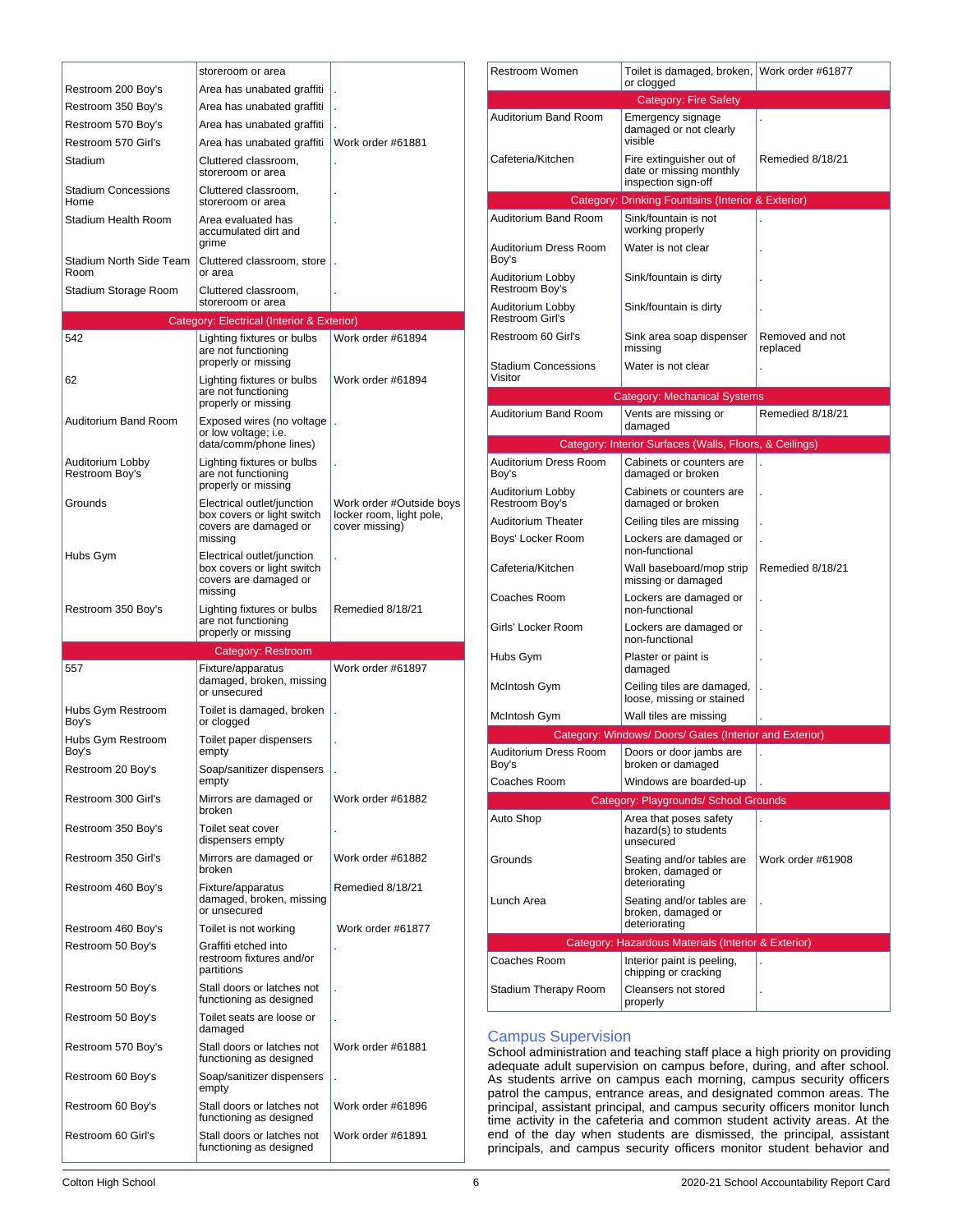ensure students either leave campus or travel to after-school activities in a safe and orderly manner.

Colton High School is a closed campus. During school hours, all visitors must sign in at the school's office and wear identification badges while on school grounds.

### School Site Safety Plan

The Comprehensive School Site Safety Plan was developed for Colton High School in collaboration with local agencies and the district office to fulfill Senate Bill 187 requirements. Components of this plan include child abuse reporting procedures, teacher notification of dangerous pupil procedures, disaster response procedures, procedures for safe arrival and departure from school, sexual harassment policy, and dress code policy. The school's most recent school safety plan was reviewed, updated, and discussed with school staff in January 2021.

# Classroom Environment

### Discipline & Climate for Learning

Colton High School's discipline practices and behavior management strategies comply with approved board policies and are designed to create effective learning environments and minimize classroom disruptions. Progressive discipline and proactive measures are employed in the classroom for those students experiencing difficulty following school rules and demonstrating positive behavior. Disciplinary intervention is managed by school administrators in a fair, firm, and consistent manner based upon the nature of each situation.

| <b>Suspensions &amp; Expulsions</b> |       |                 |           |  |
|-------------------------------------|-------|-----------------|-----------|--|
|                                     | 18-19 | 19-20           | $20 - 21$ |  |
|                                     |       | School          |           |  |
| % Students Suspended                | 6.5   | 0.0             |           |  |
| % Students Expelled                 | 0.2   | 0.0             |           |  |
|                                     |       | <b>District</b> |           |  |
| % Students Suspended                | 5.0   | 0.0             |           |  |
| % Students Expelled                 | 0.1   | 0.0             |           |  |
|                                     |       | <b>State</b>    |           |  |
| % Students Suspended                | 3.5   | 2.5             | 0.2       |  |
| % Students Expelled                 | 0.8   | 0.1             | 0.0       |  |

*Note: Data collected during the 2020-2021 school year may not be comparable to earlier years of this collection due to differences in learning mode instruction in response to the COVID-19 pandemic.*

*The 2019-2020 suspensions and expulsions rate data are not comparable to prior year data because the 2019-2020 school year is a partial school year due to the COVID-19 crisis. As such, it would be inappropriate to make any comparisons in rates of suspensions and expulsions in the 2019-2020 school year compared to other school years.*

| Suspensions and Expulsions by Student Group (2020-21) |                         |                        |  |  |
|-------------------------------------------------------|-------------------------|------------------------|--|--|
| <b>Student Group</b>                                  | <b>Suspensions Rate</b> | <b>Expulsions Rate</b> |  |  |
| <b>All Students</b>                                   | 0.0                     | 0.0                    |  |  |
| Female                                                | 0.0                     | 0.0                    |  |  |
| Male                                                  | 0.0                     | 0.0                    |  |  |
| Non-Binary                                            | 0.0                     | 0.0                    |  |  |
| Amer, Indian or Alaska Native                         | 0.0                     | 0.0                    |  |  |
| Asian                                                 | 0.0                     | 0.0                    |  |  |
| Black or African-Amer.                                | 0.0                     | 0.0                    |  |  |
| Filipino                                              | 0.0                     | 0.0                    |  |  |
| Hisp. or Latino                                       | 0.0                     | 0.0                    |  |  |
| Native Hawaiian or Pacific Islander                   | 0.0                     | 0.0                    |  |  |
| Two or More Races                                     | 0.0                     | 0.0                    |  |  |
| <b>White</b>                                          | 0.0                     | 0.0                    |  |  |
| <b>English Learners</b>                               | 0.0                     | 0.0                    |  |  |
| Foster Youth                                          | 0.0                     | 0.0                    |  |  |
| Homeless                                              | 0.0                     | 0.0                    |  |  |
| Students Receiving Migrant Ed.<br>Services            | 0.0                     | 0.0                    |  |  |
| Socioeconomically Disadvantaged                       | 0.0                     | 0.0                    |  |  |
| <b>Students with Disabilities</b>                     | 0.0                     | 0.0                    |  |  |

## Class Size

The Class Size Distribution table in this report illustrates the distribution of class sizes by subject area, the average class size, and the number of classes that contain 1-22 students, 23-32 students, and 33 or more students. Calculations exclude classrooms of 50 or more students.

| <b>Average Class Size and Class Size Distribution</b> |               |          |                          |                |
|-------------------------------------------------------|---------------|----------|--------------------------|----------------|
|                                                       |               |          | 2018-19                  |                |
|                                                       | Avg.<br>Class |          | <b>Number of Classes</b> |                |
| <b>Subject</b>                                        | <b>Size</b>   | $1 - 22$ | 23-32                    | $33+$          |
| English                                               | 24.0          | 30       | 47                       | 15             |
| <b>Mathematics</b>                                    | 22.0          | 29       | 43                       | $\mathcal{P}$  |
| Science                                               | 26.0          | 12       | 43                       | 6              |
| Social Science                                        | 26.0          | 13       | 36                       | 9              |
|                                                       |               |          | 2019-20                  |                |
|                                                       | Avg.<br>Class |          | <b>Number of Classes</b> |                |
| <b>Subject</b>                                        | <b>Size</b>   | $1 - 22$ | 23-32                    | $33+$          |
| English                                               | 26.0          | 24       | 46                       | 13             |
| <b>Mathematics</b>                                    | 25.0          | 17       | 47                       | 6              |
| Science                                               | 28.0          | 9        | 40                       | 8              |
| Social Science                                        | 26.0          | 11       | 36                       | 6              |
|                                                       |               |          | 2020-21                  |                |
|                                                       | Avg.<br>Class |          | <b>Number of Classes</b> |                |
| <b>Subject</b>                                        | <b>Size</b>   | $1 - 22$ | 23-32                    | $33+$          |
| English                                               | 24.0          | 36       | 44                       | 13             |
| <b>Mathematics</b>                                    | 22.0          | 36       | 40                       | $\overline{7}$ |
| Science                                               | 25.0          | 24       | 34                       | 8              |
| Social Science                                        | 25.0          | 19       | 32                       | 9              |

*\*Number of classes indicates how many classrooms fall into each size category (a range of total students per classroom). At the secondary level, this information is reported by subject area rather than grade level.*

# Pupil Engagement

# Dropout & Graduation Rates

Colton High School's teachers and administrative staff practice the early identification of and intervention on behalf of students who exhibit warning signs and/or behavioral traits that may lead to dropping out of school. Intervention strategies used to promote attendance and reduce dropout rates include counseling, Pathway Intervention Synergy Day, academic contracts for freshman and sophomores, after school tutoring for all grade levels (5 days per week), Link Crews mentoring program for freshman, and SART/SARB program. Understanding that the needs of each student are different, administrators, counselors, and teaching staff continue their efforts to discover successful solutions to help students complete their high school program.

In the following Dropout & Graduation Rates table, 2019-20 data is the most current information available, since state certification/release dates for dropout data occur too late for inclusion in this report. Detailed information about dropout rates and graduation rates can be found on the DataQuest Web page at http://dq.cde.ca.gov/dataquest/.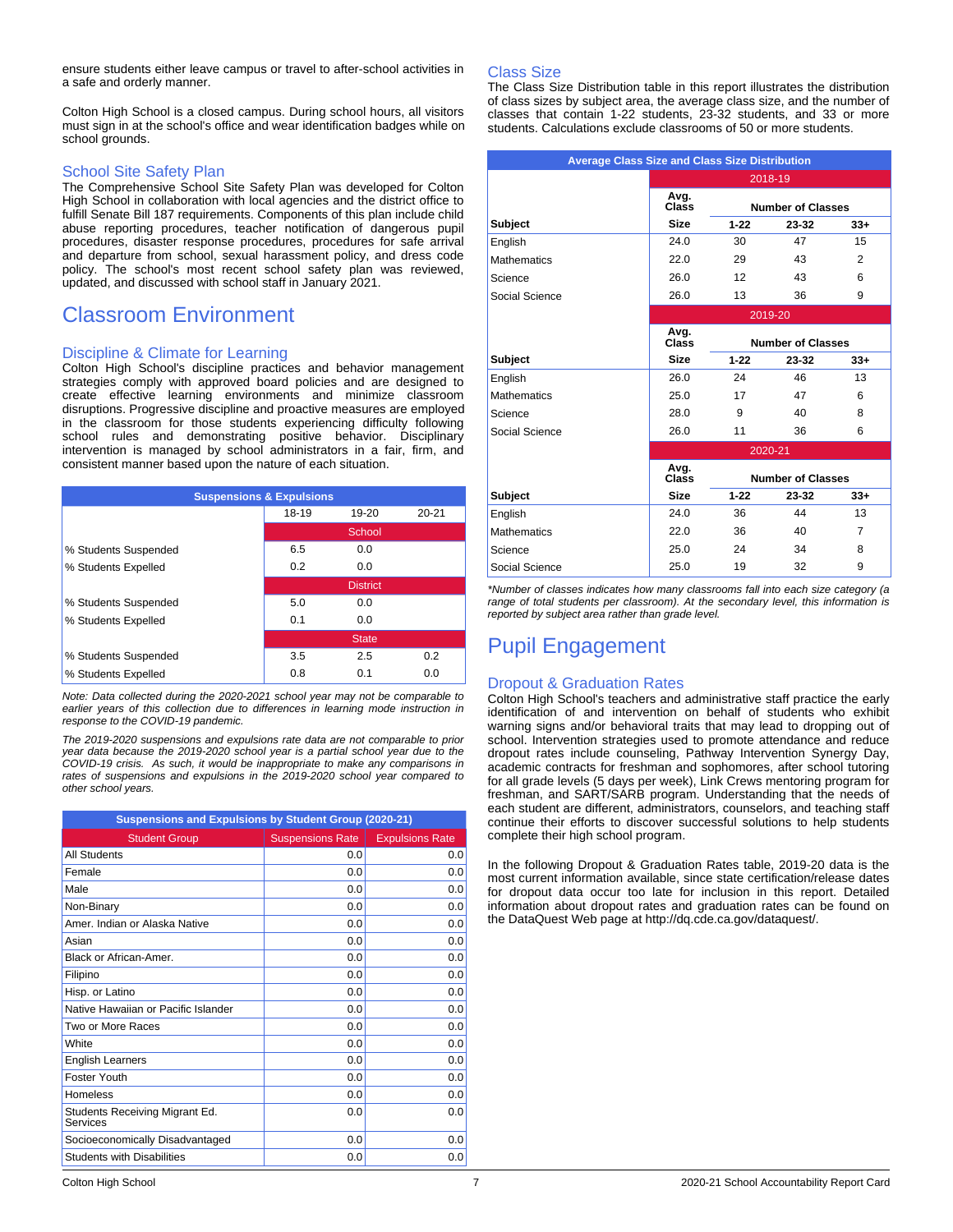| <b>Dropout &amp; Graduation Rates (Four-Year Cohort Rate)</b> |           |                 |       |  |
|---------------------------------------------------------------|-----------|-----------------|-------|--|
|                                                               |           | School          |       |  |
|                                                               | 17-18     | 18-19           | 19-20 |  |
| Dropout Rate                                                  | 8.0%      | 4.3%            | 12.5% |  |
| <b>Graduation Rate</b>                                        | 86.3%     | 91.2%           | 83.3% |  |
|                                                               |           | <b>District</b> |       |  |
|                                                               | 17-18     | 18-19           | 19-20 |  |
| Dropout Rate                                                  | 7.1%      | 4.8%            | 12.0% |  |
| <b>Graduation Rate</b>                                        | 86.3%     | 90.8%           | 81.3% |  |
|                                                               |           | <b>State</b>    |       |  |
|                                                               | $17 - 18$ | 18-19           | 19-20 |  |
| Dropout Rate                                                  | 9.6%      | 9.0%            | 9.4%  |  |
| <b>Graduation Rate</b>                                        | 83.0%     | 84.5%           | 83.6% |  |

| Graduation Rate by Student Group (Four-year Cohort Rate) (2020-21) |                                    |                                         |                              |  |  |
|--------------------------------------------------------------------|------------------------------------|-----------------------------------------|------------------------------|--|--|
| <b>Student Group</b>                                               | Number of<br>Students in<br>Cohort | Number of<br>Cohort<br><b>Graduates</b> | Cohort<br>Graduation<br>Rate |  |  |
| <b>All Students</b>                                                | 377                                | 314                                     | 83.3                         |  |  |
| Female                                                             | 188                                | 173                                     | 92.0                         |  |  |
| Male                                                               | 189                                | 141                                     | 74.6                         |  |  |
| Non-Binary                                                         | 0                                  | 0                                       | 0.0                          |  |  |
| Amer, Indian or Alaska Native                                      |                                    | --                                      |                              |  |  |
| Asian                                                              | --                                 | --                                      |                              |  |  |
| Black or African-Amer.                                             | --                                 | --                                      |                              |  |  |
| Filipino                                                           | --                                 | --                                      |                              |  |  |
| Hisp. or Latino                                                    | 347                                | 290                                     | 83.6                         |  |  |
| Native Hawaiian or Pacific<br>Islander                             | 0                                  | 0                                       | 0.0                          |  |  |
| Two or More Races                                                  | --                                 | --                                      |                              |  |  |
| White                                                              | 15                                 | 12                                      | 80.0                         |  |  |
| <b>English Learners</b>                                            | 68                                 | 43                                      | 63.2                         |  |  |
| Foster Youth                                                       | ٠.                                 | --                                      |                              |  |  |
| Homeless                                                           | 62                                 | 45                                      | 72.6                         |  |  |
| Students Receiving Migrant Ed.<br>Services                         | 0                                  | $\Omega$                                | 0.0                          |  |  |
| Socioeconomically<br>Disadvantaged                                 | 365                                | 302                                     | 82.7                         |  |  |
| <b>Students with Disabilities</b>                                  | 46                                 | 30                                      | 65.2                         |  |  |

*Note: For more information of the Four-Year Adjusted Cohort Graduation Rate (ACGR), visit the CDE Adjusted Cohort Graduation Rate web page at https://www.cde.ca.gov/ds/ad/acgrinfo.asp.*

### Chronic Absenteeism

The following chart identifies the chronic absenteeism rates by student group for Colton High School for the 2020-21 school year. A "chronic absentee" has been defined in EC Section  $60901(c)(1)$  as "a pupil who is absent on 10 percent or more of the school days in the school year when the total number of days a pupil is absent is divided by the total number of days the pupil is enrolled and school was actually taught in the regular day schools of the district, exclusive of Saturdays and Sundays."

| <b>Chronic Absenteeism By Student Group (2020-21)</b> |                          |                                                  |                                 |                                |
|-------------------------------------------------------|--------------------------|--------------------------------------------------|---------------------------------|--------------------------------|
| <b>Student Group</b>                                  | Cumulative<br>Enrollment | Chronic<br>Absenteeism<br>Eligible<br>Enrollment | Chronic<br>Absenteeism<br>Count | Chronic<br>Absenteeism<br>Rate |
| <b>All Students</b>                                   | 2152                     | 2010                                             | 499                             | 24.8                           |
| Female                                                | 1055                     | 1002                                             | 208                             | 20.8                           |
| Male                                                  | 1097                     | 1008                                             | 291                             | 28.9                           |
| Amer, Indian or<br>Alaska Native                      | 3                        | 3                                                | $\Omega$                        | 0.0                            |
| Asian                                                 | 7                        | 7                                                | 0                               | 0.0                            |
| Black or<br>African-Amer.                             | 50                       | 45                                               | 16                              | 35.6                           |
| Filipino                                              | 3                        | 3                                                | 0                               | 0.0                            |
| Hisp. or Latino                                       | 2024                     | 1894                                             | 468                             | 24.7                           |
| Native Hawaiian or<br>Pacific Islander                | 0                        | $\Omega$                                         | $\Omega$                        | 0.0                            |
| Two or More Races                                     | 9                        | 9                                                | 1                               | 11.1                           |
| White                                                 | 56                       | 49                                               | 14                              | 28.6                           |
| <b>English Learners</b>                               | 358                      | 323                                              | 97                              | 30.0                           |
| Foster Youth                                          | 12                       | 11                                               | 3                               | 27.3                           |
| <b>Homeless</b>                                       | 108                      | 103                                              | 34                              | 33.0                           |
| <b>Students Receiving</b><br>Migrant Ed. Services     | $\Omega$                 | $\Omega$                                         | $\Omega$                        | 0.0                            |
| Socioeconomically<br>Disadvantaged                    | 2031                     | 1926                                             | 482                             | 25.0                           |
| Students with<br><b>Disabilities</b>                  | 322                      | 296                                              | 100                             | 33.8                           |

# Curriculum & Instruction

### Staff Development

All training and curriculum development activities at Colton High School revolve around the California State Content Standards and Frameworks. During the 2020-21 school year, Colton High School held staff development training devoted to:

- ELA & Mathematics
- Google Apps Training
- Integrating Technology
- Writing Across the Curriculum
- ELD Program
- Evaluating RSP Program & Creating Action Plan for Students with
- **Disabilities** • Evaluating Math Program

Decisions concerning selection of staff development activities are performed by all staff using tools such as teacher input and data analysis to determine the areas in which additional teacher training may enhance classroom instruction and increase student achievement levels. Colton High School supports ongoing professional growth throughout the year on collaboration days. Teachers meet in both grade level and department level teams to conduct data analysis to identify areas of need. Teaching staff are provided the opportunity to participate in district-sponsored staff development workshops or training sessions as 1) a supplement to site-based staff development, 2) for reinforcement of or follow-up on previous training, or 3) follow-up training for newly implemented programs/curricula.

During the 2019-20, 2020-21, and 2021-22 school years, Colton High School's teachers had the opportunity to attend the following events hosted by the Colton Joint Unified School District:

2019-20 Training:

- LETRS Training
- Colton Cohort (Orenda Data Review Sessions)
- Equity Institute
- Instructional Leadership Teams (Focused on Strategies to Support English Learners)
- National Institute for School Leadership
- Next Generation Science Standards (NGSS) and Science Adoptions
- Student Services Summit (Focusing on Supporting Student Social and Emotional Health and Wellness)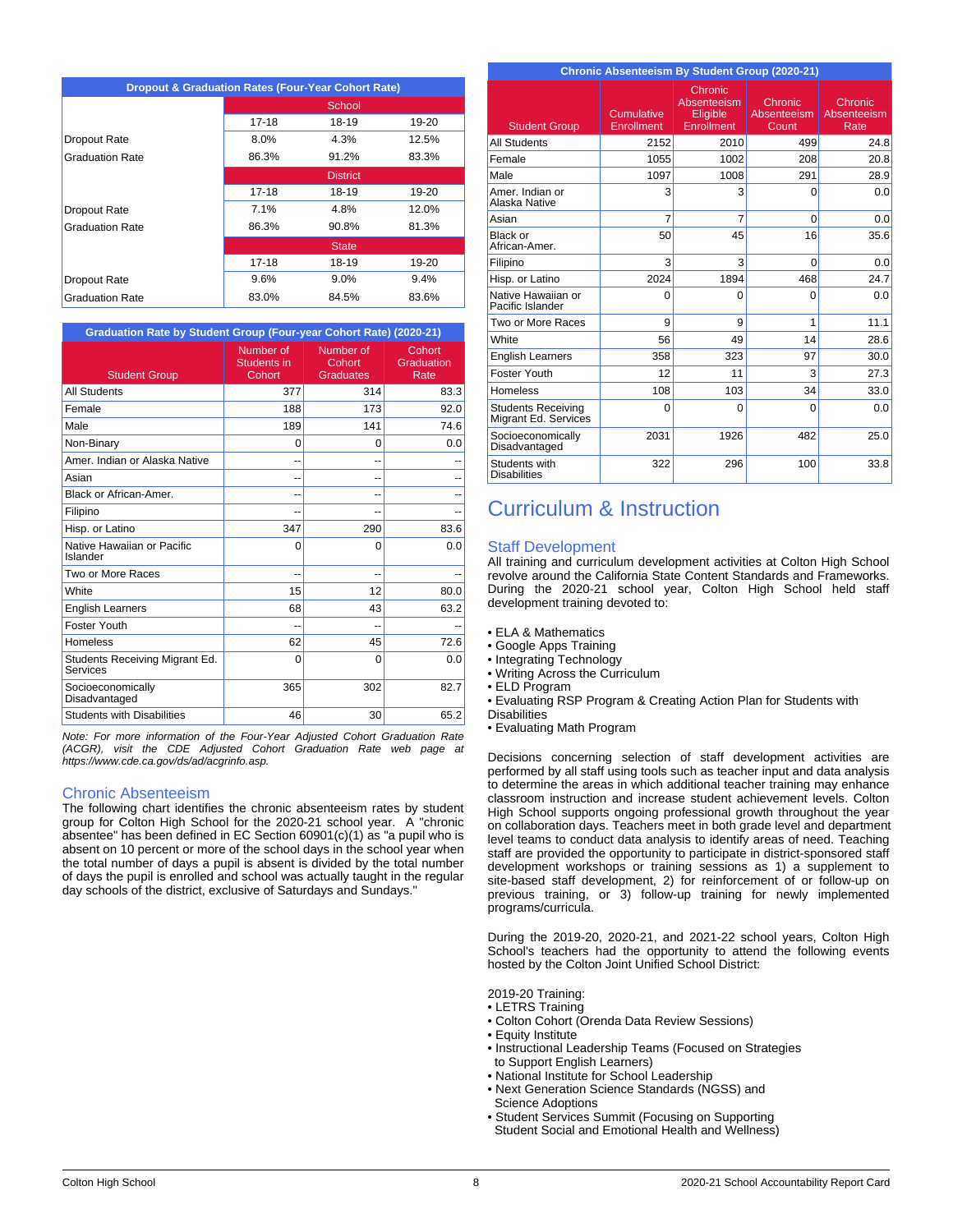#### 2020-21 Training:

- Alludo (Online, Self-Paced PD for All Staff)
- CA Induction Program
- Colton Cohort (Orenda Data Review Sessions)
- Distance Learning Strategies (including Technology Tools)
- Equity
- Instructional Leadership Teams (Focused on Strategies to Support English Learners)
- Quality Teaching for English Learners (QTEL)

2021-22 Training:

- SBSS Standards for Math Practices
- Cognitive Coaching
- HSS Alive
- TEL
- Trauma Resource Institute
- Web Training

Colton High School offers support to new and veteran teachers through peer coaching and mentoring. Instructional aides are provided targeted training focused on teaching strategies and curriculum content. Substitute teachers are invited to participate in designated staff development activities. All staff are encouraged to attend professional workshops and conferences. Classified support staff receive job-related training from department supervisors and district representatives.

| <b>Number of School Days Dedicated to Staff Development and Continuous</b><br>Improvement |         |             |  |
|-------------------------------------------------------------------------------------------|---------|-------------|--|
| $2019 - 20'$                                                                              | 2020-21 | $2021 - 22$ |  |
|                                                                                           |         |             |  |

### Instructional Materials

All textbooks used in the core curriculum at Colton High School are aligned to the California Content Standards and Frameworks. Standards-based instructional materials are approved by the district's Board of Education. The district follows the State Board of Education's six-year adoption cycle for core content materials and the eight-year cycle for textbook adoptions in foreign language, visual and performing arts, and health.

On Thursday, September 16, 2021, the Colton Joint Unified School District's Board of Education held a public hearing to certify the extent to which textbooks and instructional materials have been provided to students. The Board of Education adopted Resolution No. 22-01 which certifies as required by Education Code §60119 (1) that textbooks and instructional materials were provided to all students, including English learners, in the district to the extent that each pupil has a textbook or instructional materials, or both, to use in class and to take home, (2) sufficient textbooks and instructional materials were provided to each student, including English learners, that are aligned to the academic content standards and consistent with the cycles and content of the curriculum frameworks in math, science, history-social science, and English/language arts, (3) sufficient textbooks or instructional materials were provided to each pupil enrolled in foreign language or health classes, and (4) sufficient laboratory science equipment was available for science laboratory classes offered in grades 9-12 inclusive.

In addition to core subject areas, districts are required to disclose in their SARCs the sufficiency of instructional materials used for their visual/performing arts curricula. During the 2021-22 school year, Colton Joint Unified School District provided each student, including English learners, enrolled in a visual/performing arts class with a textbook or instructional materials to use in class and to take home. These materials complied with the state's content standards and curriculum frameworks.

#### **Textbooks** Adoption Year Publisher & Series Pupils Lacking Textbooks **English Language Arts** 2009 Bedford/St. Martin's, *The Compact Reader* 0 % 2009 Bedford/St. Martin's, *The Language of Composition: Reading, Writing and Rhetoric* 0 % 2017 College Board, *SpringBoard, English Language Arts & English Language Development* 0 % 2014 CSU, *Expository Reading and Writing Course* 0 % 2008 Houghton Mifflin Harcourt, *Read 180 Universal, FLEX Real Book* 0 % 2019 Houghton Mifflin Harcourt, *Read 180 Universal, Stage C Real Book* 0 % 2009 Wadsworth Publishing, *Perrine's Literature: Structure, Sound, and Sense* 0 % **Foreign Languages** 2017 McGraw Hill Education, *Asi Se Dice, Levels 1, 2 & 3* 0 % 2017 McGraw Hill Education, *El Espanol Para Nosotros, Levels 1 & 2* 0 % 2017 Pearson, *Abriendo Paso* 0 % 2017 Pearson, *Reflexiones* 0 % **History-Social Science** 2019 Bedford, Freeman, Worth, *Krugman's Economics for AP* 0 % 2016 Bedford/St. Martin's, *Ways of the World: A Global History with Sources* 0 % 2019 Cengage Learning, *U.S. History, 1877 to Present, America Through the Lens* 0 % 2006 McDougal Littell/Houghton Mifflin, *The American Pageant* 0 % 2019 McGraw Hill, *World History, Culture and Geography: The Modern World* 0 % 2019 Pearson, *Magruder's American Government* 0 % 2019 Teachers' Curriculum Institute, *Econ Alive! The Power to Choose* 0 % **Mathematics** 2021 California Math Readiness Initiative, *MRWC (Mathematical Reasoning with Connections)* 0 % 2017 Cengage Learning, *Calculus for AP* 0 % 2017 Freeman, *Statistics & Probability w/Applications* 0 % 2010 Holt, Rinehart and Winston, *Practical Mathematics; Consumer Applications* 0 % 2015 Houghton Mifflin Harcourt, *AGA California Algebra I* 0 % 2015 Houghton Mifflin Harcourt, *AGA California Algebra II* 0 % 2015 Houghton Mifflin Harcourt, *AGA Geometry, California Edition* 0 % 2009 Pearson, *Pre-Calculus* 0 %  $\overline{\mathbf{s}}$

| Science |                                                        |       |  |
|---------|--------------------------------------------------------|-------|--|
| 2020    | Activate Learning, Active Physics                      | $0\%$ |  |
| 2019    | McGraw Hill, Chemistry                                 | $0\%$ |  |
| 2020    | McGraw Hill, CUS Exploring Geology                     | $0\%$ |  |
| 2020    | McGraw Hill, Marine Science                            | $0\%$ |  |
| 2020    | McGraw Hill, Zoology                                   | $0\%$ |  |
| 2020    | Pearson, CA Experience Chemistry                       | $0\%$ |  |
| 2020    | Pearson, Essentials of Human Anatomy and<br>Physioloav | $0\%$ |  |
| 2007    | Pearson Prentice Hall, Biology, AP Edition             | $0\%$ |  |
| 2007    | Prentice Hall, Biology, California Edition             | $0\%$ |  |
|         | Science Laboratory Equipment                           | $0\%$ |  |

# College Preparation & Work Readiness

### College Preparation Courses

Students are encouraged to take required courses if they plan on attending a four-year college or university. The adjacent table illustrates the proportion of courses taken and successfully completed in relation to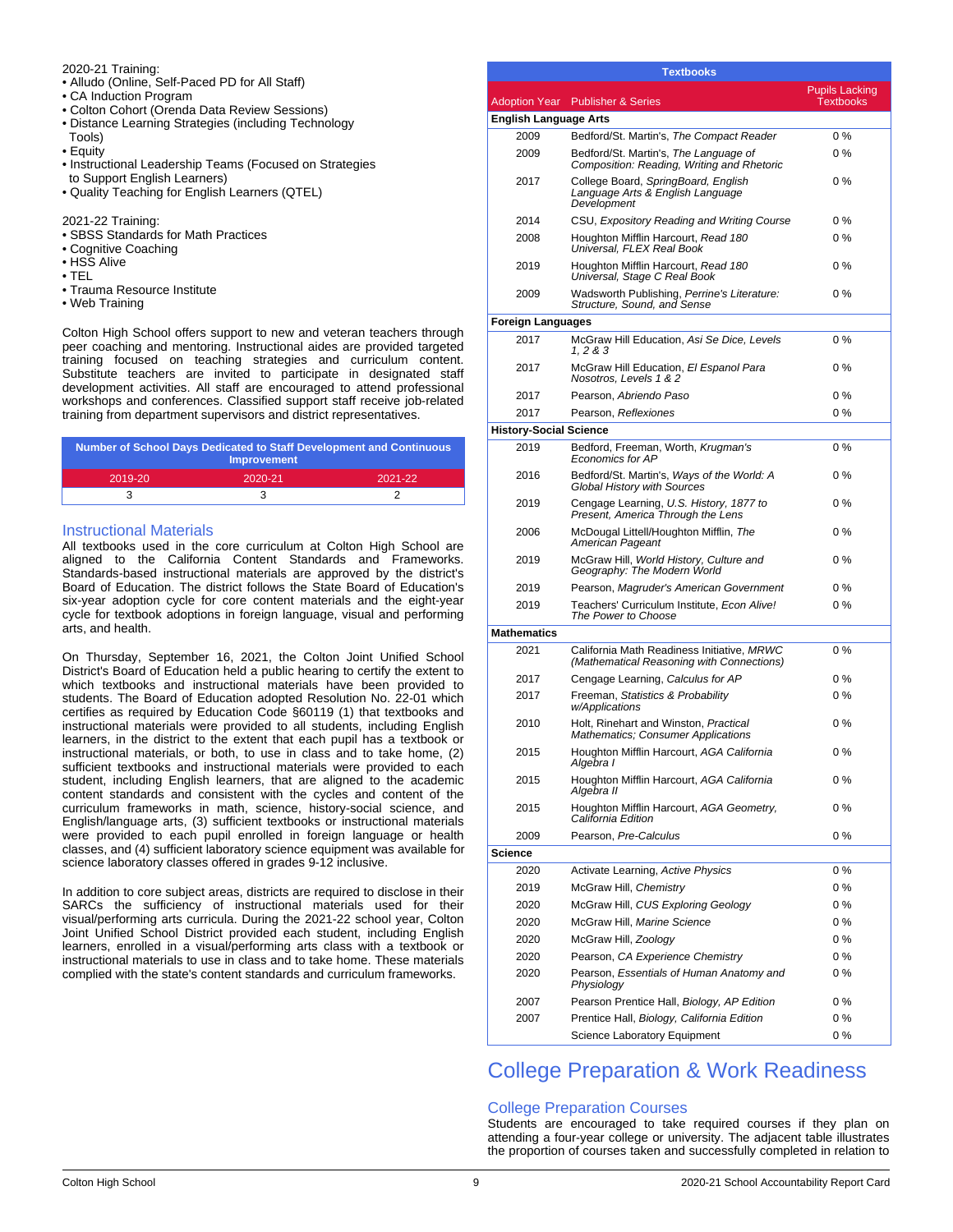the number of course enrollments (sum of total enrollment in all classes).

#### **Admission Requirements for California Public Universities**

#### University of California

Admission requirements for the University of California (UC) follow guidelines set forth in the Master Plan, which requires that the top one-eighth of the state's high school graduates, as well as those transfer students who have successfully completed specified college work, be eligible for admission to the UC. These requirements are designed to ensure that all eligible students are adequately prepared for University-level work. For general admission requirements please visit<br>the University of California Website at the University of California Website at http://www.universityofcalifornia.edu/admissions/general.html.

### California State University

Admission requirements for the California State University (CSU) use three factors to determine eligibility. They are specific high school courses; grades in specified courses, and test scores; and graduation from high school. Some campuses have higher standards for particular majors or students who live outside the local campus area. Because of the number of students who apply, a few campuses have higher standards (supplementary admission criteria) for all applicants. Most CSU campuses utilize local admission guarantee policies for students who graduate or transfer from high schools and colleges that are historically served by a CSU campus in that region. For general admissions requirements, please visit the California State University Website at http://www.calstate.edu/admission/.

| <b>Courses for UC/CSU Admission</b>                                          |   |  |  |
|------------------------------------------------------------------------------|---|--|--|
|                                                                              | ℅ |  |  |
| 2020-21 Pupils Enrolled in Courses Required for UC/CSU<br>Admission          |   |  |  |
| 2019-20 Graduates who Completed all Courses Required for<br>UC/CSU Admission |   |  |  |

### Advanced Placement

In 2020-21, Colton High School offered advanced placement courses for those students seeking to qualify for college credit. Sophomores, juniors, and seniors achieving a score of three, four, or five on the final AP exams qualify for college credit at most of the nation's colleges.

| <b>Number of Advanced Placement Courses Offered</b><br>2020-21 |  |  |  |
|----------------------------------------------------------------|--|--|--|
| No. of Courses<br>Offered*                                     |  |  |  |
|                                                                |  |  |  |
| 4                                                              |  |  |  |
| ŋ                                                              |  |  |  |
| 5                                                              |  |  |  |
| 2                                                              |  |  |  |
| 5                                                              |  |  |  |
|                                                                |  |  |  |
| 24                                                             |  |  |  |
|                                                                |  |  |  |

*\* Where there are student course enrollments of at least one student.*

### Workforce Preparation

Students in grades nine through twelve receive counseling from school personnel regarding career paths and courses of study. During their freshman year, students meet with the counselor to discuss their four-year academic plan and are introduced to Colton High School's technical and career education programs; the counselor meets at least once a year with each student to follow-up on their progress in meeting graduation requirements and career objectives. All career and technical education (CTE) courses comply with state-adopted content standards and are integrated into the student's four-year academic plan as elective courses. Colton High School offers the following programs that promote leadership, develop job-related skills, provide on-the-job experience, and increase interest in school:

• Work Experience

- Regional Occupational Programs
- 
- 
- Workability • Career Pathways
- 

#### • CTE

Individual student assessment of work readiness skills takes place through:

- End of course exams
- Completion of course-required projects
- On-the-job observation
- Classroom observation

Work experience students are partnered with local employers that provide on-the-job training and mentoring for students 16 years of age or older. Work experience students receive guidance and supervision designed to ensure maximum educational benefit from part-time job placement. For more information, students should contact the counselor.

Regional Occupational Programs (ROP) are offered in partnership with the County Office of Education. A variety of career technical education courses are available to help prepare high school students (16 years and older) for entry-level employment, upgrading current job skills, or obtaining more advanced levels of education.

Workability provides work experience opportunities outside the school day that meet the students' interests and aptitudes while providing real-world job experience prior to graduation. The program is available to all students with disabilities who have an Individualized Education Plan.

During the 2020-21 school year, Colton High School offered the following career technical education programs as elective courses:

- American Sign Language
- Business Economics
- Consumer Economics
- Child Development & Guidance
- Fashion Textiles & Apparel
- Family & Human Development
- Food & Nutrition
- Marketing
- Geography Information Systems (GIS)

Colton High School receives funds from the Carl D. Perkins Vocational and Technical Education Act (Perkins). This grant enables Colton High School to provide its students with the academic and technical skills needed to succeed in a knowledge- and skills-based economy and helps provide programs that prepare students for both postsecondary education and the careers of their choice. CTE table in this report shows the total number of students participating in the district's CTE courses and regional occupational programs and program completion rates. For more information on career technical programs, ROP, workability, partnership academies, and work experience, contact the counselor or visit the state's career technical website at http://www.cde.ca.gov/ci/ct/.

| <b>Career Technical Education (CTE) Program Participation</b><br>2020-21                                             |       |  |  |
|----------------------------------------------------------------------------------------------------------------------|-------|--|--|
| Total number of students participating in CTE programs                                                               | 935   |  |  |
| Percentage of students completing CTE program and earning a<br>high school diploma                                   | 43.5% |  |  |
| Percentage of CTE courses sequenced or articulated between<br>the school and institutions of postsecondary education | 41.2% |  |  |

# Professional Staff

### Counseling & Support Staff

Colton High School provides professional, highly qualified staff that provide additional services and support centered on the whole student academically, physically, and mentally. The Counseling and Support Services table in this report illustrates the availability of non-instructional support staff to Colton High School's students. Full-time equivalent (FTE) is a standard measurement used to identify an employee's regular work load on a weekly basis. For example, an FTE of 1.0 designates a full-time position and the employee is on campus and available all day every day of the week; an FTE of 0.5 indicates that the staff member is available and on campus a portion (50%) of the week.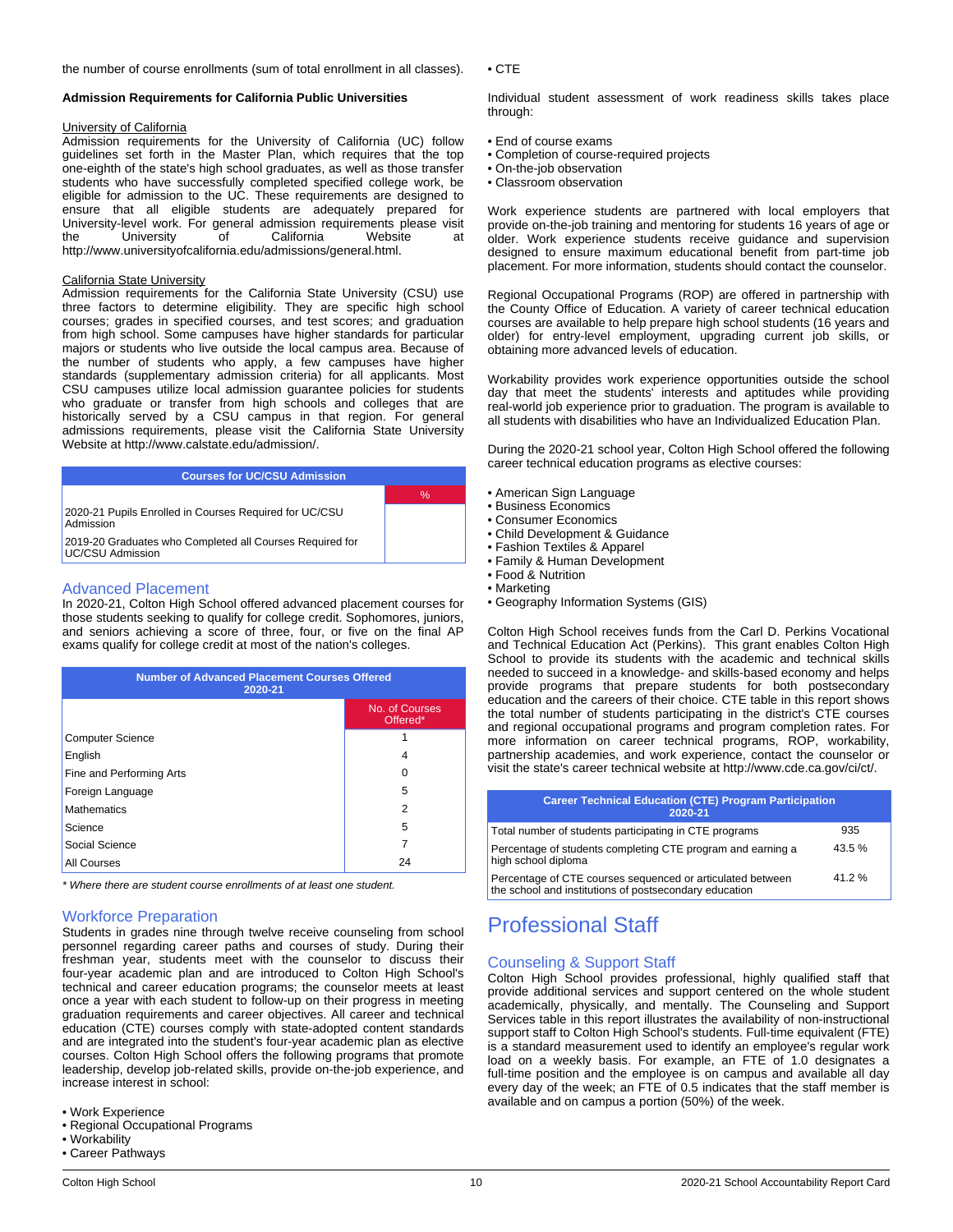| <b>Academic Counselors &amp; Other Support Staff</b><br>(Nonteaching Professional Staff)<br>2020-21 |                        |            |  |  |
|-----------------------------------------------------------------------------------------------------|------------------------|------------|--|--|
|                                                                                                     | No. of<br><b>Staff</b> | <b>FTE</b> |  |  |
| Academic Counselor                                                                                  | 5                      | 5.0        |  |  |
| Psychologist                                                                                        | 2                      | 2.0        |  |  |
| <b>Health Assistant</b>                                                                             |                        | 1.0        |  |  |
| Librarian                                                                                           |                        | 0.3        |  |  |
| Library Media Technician                                                                            |                        | 1.0        |  |  |
| Nurse                                                                                               |                        | 0.6        |  |  |
| Speech Therapist                                                                                    |                        | 0.4        |  |  |
| Counselor-to-Student Ratio: 1:393                                                                   |                        |            |  |  |

*Note: One Full Time Equivalent (FTE) equals one staff member working full time; one FTE could also represent two staff members who each work 50% of full time.*

### Teacher Preparation and Placement

The charts below identify the number of teachers at Colton High School, Colton Joint Unified School District and the State who are 1) fully credentialed; 2) intern credential holders who are properly assigned; 3) teachers without credentials and misassignments; and 4) credentialed teachers who are assigned out-of-field under ESSA.

The charts also report Colton High School information related to 1) the number of teachers on permits and waivers; 2) the number misassigned; 3) the number of vacant positions; 4) the number of credentialed teachers authorized on a permit or waiver; 5) the number of local assignment options; 6) the percent of misassignments for English Learners; and 7) the percent with no credential, permit or authorization to teach.

| <b>Teacher Preparation and</b><br><b>Placement Authorization</b><br>/ Assignment (2019-20)                   |  | School School District District State<br>Number Percent Number Percent Number Percent |  | <b>State</b> |
|--------------------------------------------------------------------------------------------------------------|--|---------------------------------------------------------------------------------------|--|--------------|
| Fully (Preliminary or<br>Clearn) Credentialed for<br>Subject and Student<br>Placement (properly<br>assigned) |  |                                                                                       |  |              |
| Intern Credential Holders<br><b>Properly Assigned</b>                                                        |  |                                                                                       |  |              |
| <b>Teachers Without</b><br>Credentials and<br>Misassignments<br>("ineffective" under ESSA)                   |  |                                                                                       |  |              |
| <b>Credentialed Teachers</b><br>Assigned Out-of-Field<br>("out-of-field" under ESSA)                         |  |                                                                                       |  |              |
| Unknown                                                                                                      |  |                                                                                       |  |              |
| <b>Total Teaching Positions</b>                                                                              |  |                                                                                       |  |              |

*Note: The data in this table is based on Full Time Equivalent (FTE) status. One FTE equals one staff memeber working full time; one FTE could also represent two staff members who each work 50 percent of full time. Additionally, an assignment is defined as a position that an educator is assigned to based on setting, subject, and grade level. An Authorization is defined as the services that an educator in authorized to provide to students.*

| <b>Teachers Without Credentials and Misassignments (Considered)</b><br>"ineffective" under ESSA) Authorization/Assignment (2019-20) | <b>Number</b> |
|-------------------------------------------------------------------------------------------------------------------------------------|---------------|
| <b>Permits and Waivers</b>                                                                                                          |               |
| Misassignments                                                                                                                      |               |
| <b>Vacant Positions</b>                                                                                                             |               |
| <b>Total Teachers Without Credentials and Misassignments</b>                                                                        |               |

| <b>Credentialed Teachers Assigned Out-of Field (Considered</b><br>"out-of-field" under ESSA) / Indicator<br>$(2019-20)$ | <b>Number</b> |
|-------------------------------------------------------------------------------------------------------------------------|---------------|
| Credentialed Teachers Authorized on a Permit or Waiver                                                                  |               |
| <b>Local Assigment Options</b>                                                                                          |               |
| <b>Total Out-of-Field Teachers</b>                                                                                      |               |
|                                                                                                                         |               |

| <b>Class Assignments / Indicator</b><br>$(2019-20)$                                                                                                    | Percent |
|--------------------------------------------------------------------------------------------------------------------------------------------------------|---------|
| Misassignments for English Learners (a percentage of all the classes<br>with English Learners taught by teachers that are misassigned)                 |         |
| No credential, permit or authorization to teach (a percentage of all the<br>classes taught by teachers with no record of an authorization to<br>teach) |         |

*Note: For more information, refer to the Updated Teacher Equity Definitions web page at https://www.cde.ca.gov/pd/ee/teacherequitydefinitions.asp*

# District Expenditures

## Salary & Budget Comparison

State law requires comparative salary and budget information to be reported to the general public. For comparison purposes, the State Department of Education has provided average salary data from school districts having similar average daily attendance throughout the state. (Note: 2019-20 salary comparison data was the most recent data available at the time this report was published.)

| <b>Teacher and Administrative Salaries</b><br>2019-20 |                 |                                                          |  |  |  |
|-------------------------------------------------------|-----------------|----------------------------------------------------------|--|--|--|
|                                                       | <b>District</b> | State Average of<br><b>Districts in Same</b><br>Category |  |  |  |
| <b>Beginning Teacher Salary</b>                       | \$51,358        | \$50,897                                                 |  |  |  |
| Mid-Range Teacher Salary                              | \$81,477        | \$78,461                                                 |  |  |  |
| Highest Teacher Salary                                | \$105,187       | \$104,322                                                |  |  |  |
| Superintendent Salary                                 | \$233,203       | \$297,037                                                |  |  |  |
| <b>Average Principal Salaries:</b>                    |                 |                                                          |  |  |  |
| <b>Elementary School</b>                              | \$128.744       | \$131,863                                                |  |  |  |
| Middle School                                         | \$139,643       | \$137,086                                                |  |  |  |
| High School                                           | \$153,777       | \$151,143                                                |  |  |  |
| <b>Percentage of Budget:</b>                          |                 |                                                          |  |  |  |
| Teacher Salaries                                      | 32%             | 32%                                                      |  |  |  |
| <b>Administrative Salaries</b>                        | 5%              | 5%                                                       |  |  |  |

*For detailed information on salaries, see the CDE Certificated Salaries & Benefits Web page at http://www.cde.ca.gov/ds/fd/cs/.*

# Expenditures Per Student

For the 2019-20 school year, Colton Joint Unified School District spent an average of \$13,689 of total general funds to educate each student (based on 2019-20 audited financial statements and in accordance with calculations defined in Education Code §41372). The table in this report 1) compares the school's per pupil expenditures from unrestricted (basic) and restricted (supplemental) sources with other schools in the district and throughout the state, and 2) compares the average teacher salary at the school site with average teacher salaries at the district and state levels. Detailed information regarding salaries can be found at the CDE website at www.cde.ca.gov/ds/fd/ec/ and www.cde.ca.gov/ds/fd/cs/. (The figures shown in the table below reflect the direct cost of educational services, per ADA, excluding food services, facilities acquisition and construction, and certain other expenditures.)

In addition to general fund state funding, Colton Joint Unified School District receives state and federal categorical funding for special programs. For the 2019-20 school year, the district received categorical, special education, and support programs funds for:

- Lottery: Instructional Materials
- Special Education
- State Lottery
- Title I
- Title II